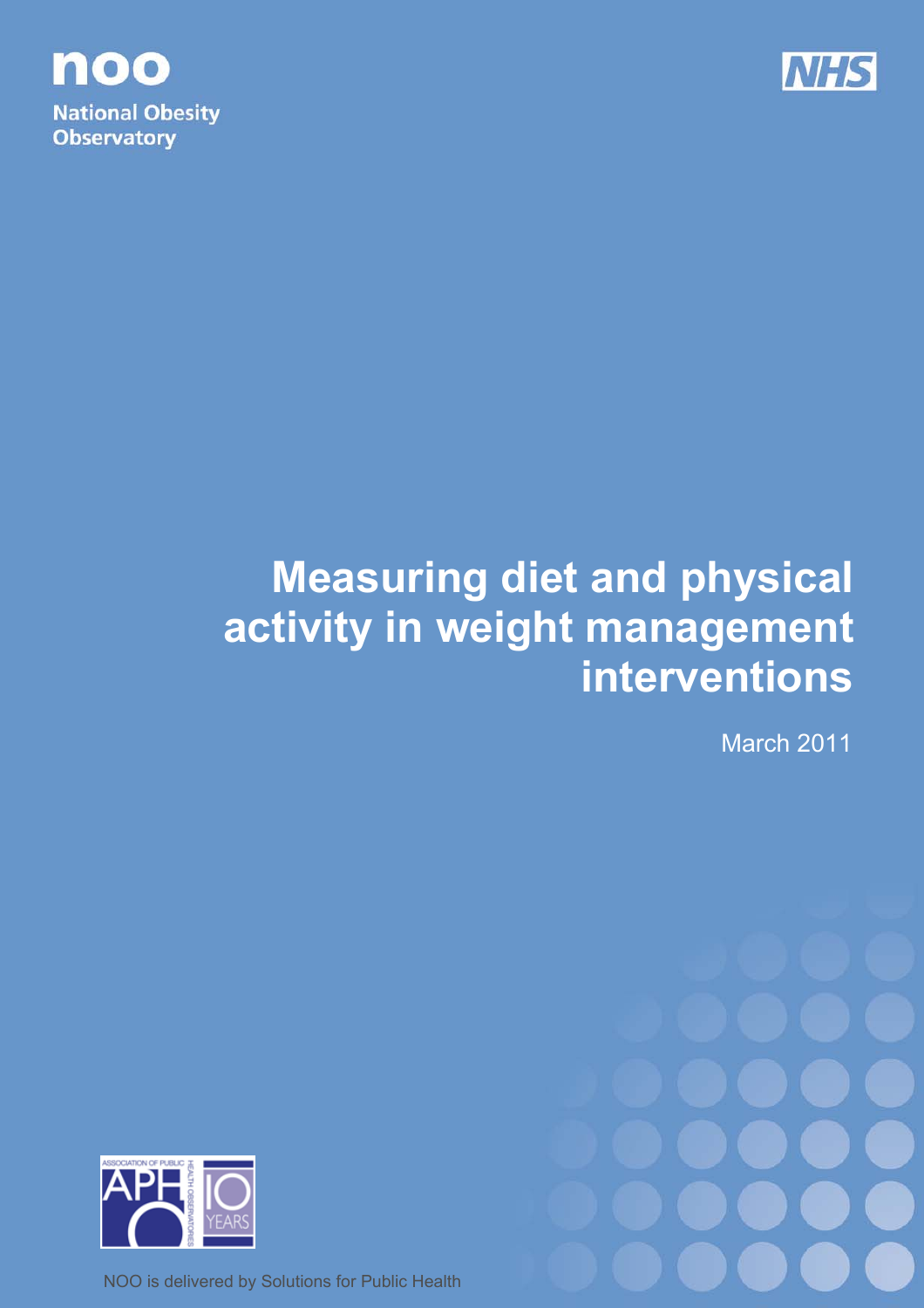# **Contents**

| Key considerations in the measurement of physical activity and diet 4                    |
|------------------------------------------------------------------------------------------|
|                                                                                          |
|                                                                                          |
|                                                                                          |
| Selection criteria used in the reviews of the shortlisted self-report assessment tools 6 |
|                                                                                          |
|                                                                                          |
|                                                                                          |
|                                                                                          |
|                                                                                          |
|                                                                                          |
|                                                                                          |
|                                                                                          |
| Appendix I: An overview of physical activity and dietary assessment methods 22           |
| Appendix II: Criteria for selection of self-report assessment tools 25                   |
|                                                                                          |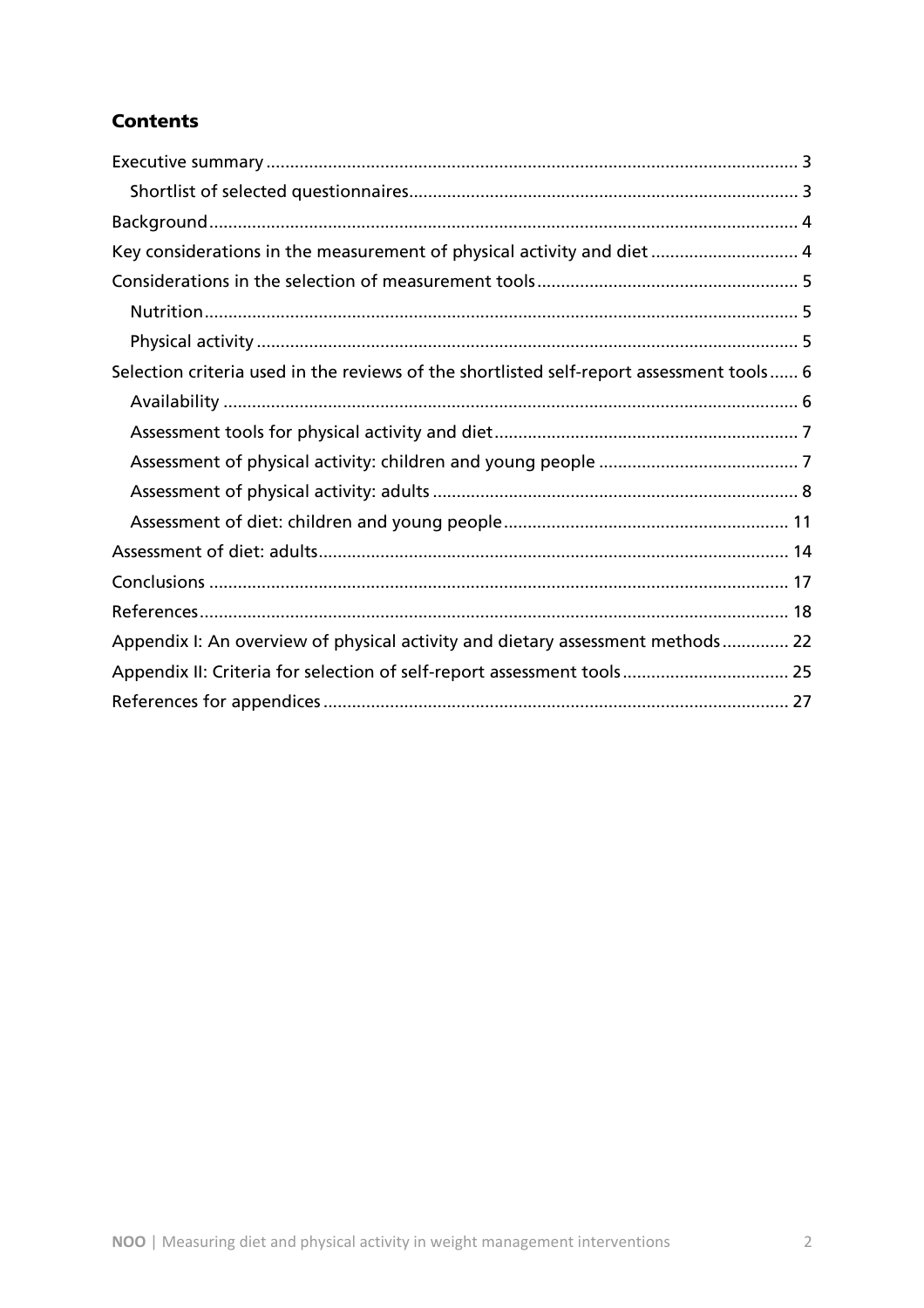# Executive summary

This paper identifies a shortlist of practical and validated questionnaires for the assessment of physical activity and diet, to support public health practitioners to evaluate weight management interventions. The shortlist is based on best available evidence and highlights the strengths and limitations of each questionnaire.

#### Shortlist of selected questionnaires

The questionnaires are categorised according to what they measure, either physical activity or diet, and by target group, either children and young people or adults.

#### Physical activity: children and young people

- 1. The Physical Activity Questionnaire for Older Children/Adolescents (PAQ-C/PAQ-A)
- 2. Youth Risk Behaviour Surveillance Survey (YRBSS)
- 3. The Teen Health Survey

# Physical activity: adults

- 1. Stanford 7-day recall (7-DR)
- 2. International Physical Activity Questionnaire Long version (IPAQ-Long)
- 3. New Zealand Physical Activity Questionnaire (Short Form) (NZPAQ-Short)
- 4. 7-day Physical Activity Diary

#### Diet: children and young people

- 1. Child and Diet Evaluation Tool (CADET)
- 2. Day in the Life Questionnaire (versions for 7–9 years and 9–11 years (DILQ))
- 3. Synchronised Nutrition and Activity Programme (SNAP™)
- 4. Child Nutrition Questionnaire (CNQ)
- 5. Family Eating and Activity Habits Questionnaire (FEAHQ)
- 6. Children's Dietary Questionnaire (CDQ)

#### Diet: adults

- 1. Five-a-day Community Evaluation Tool (FACET)
- 2. Dietary Intervention in Primary Care (DINE)
- 3. Short Form Food Frequency Questionnaire (SFFQ)
- 4. Two-item Food Frequency Questionnaire
- 5. Dietary Quality Score (DQS)

It is important to bear in mind that the questionnaires have been validated using a variety of methods and, in many cases, have been validated for use in population surveillance rather than intervention studies. In some cases, it is therefore unclear whether the tools are sensitive enough to measure the type and magnitude of change seen in interventions. Despite this important caveat, these questionnaires are strong options for consideration for measuring diet and physical activity in public health interventions.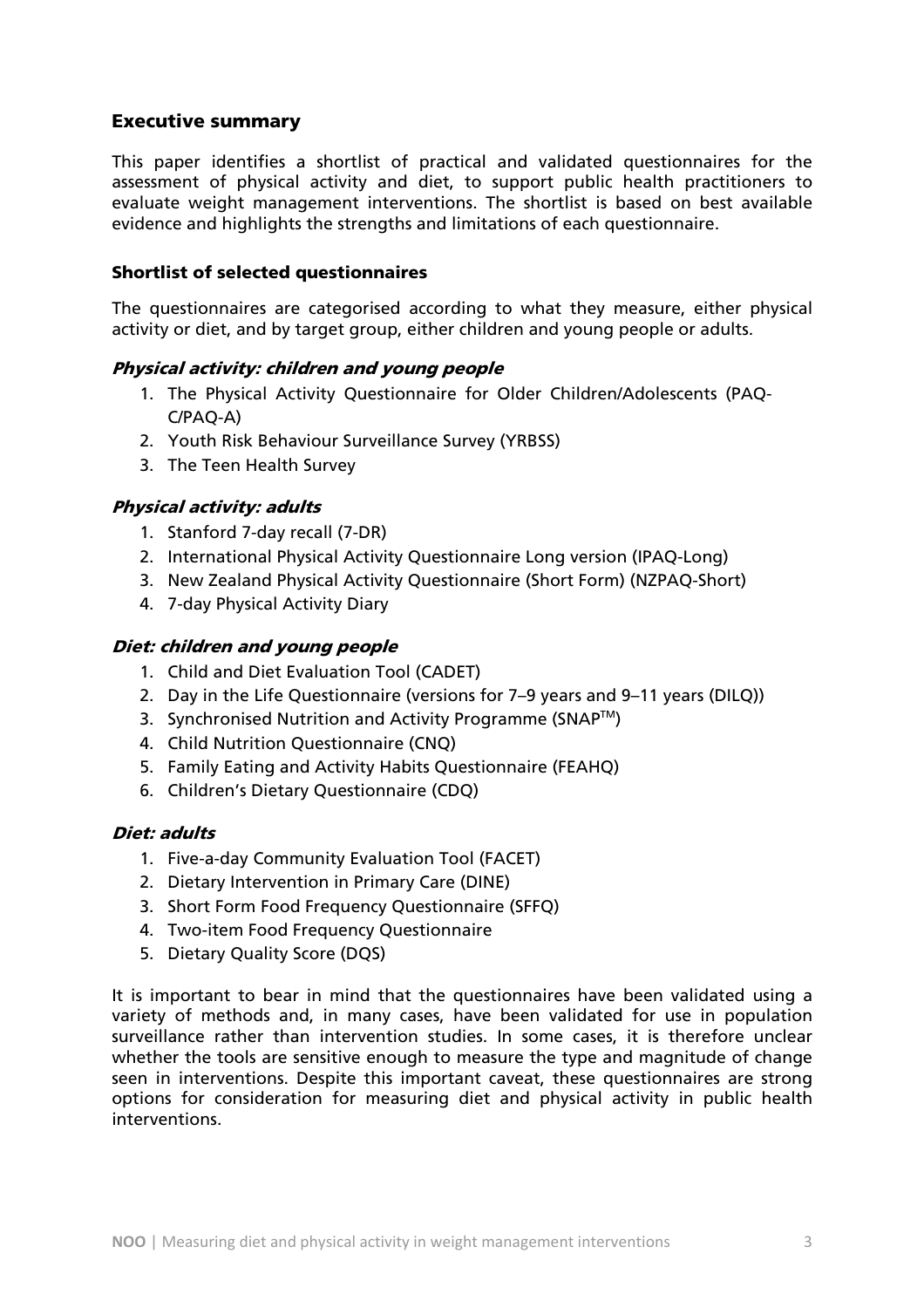# Background

Preventing obesity among adults, children and young people is a key public health challenge. There is evidence to suggest that interventions to prevent obesity are more effective if they are multi-component, ideally addressing diet and physical activity together.<sup>1,2</sup> Currently, there is a lack of evidence about what works to prevent obesity. Therefore it is essential to evaluate projects and interventions to contribute to our understanding of the type of interventions that are effective. To support the development of robust and consistent evaluations, the National Obesity Observatory (NOO) has developed the Standard Evaluation Framework for weight management interventions (SEF) with how-to quidance, core minimum evaluation criteria, and technical information on data and measurement.<sup>3</sup>

The SEF states that the measurement of diet and physical activity should be an essential component of any intervention that aims to change these behaviours. This paper supplements the SEF by providing guidance on the measurement of physical activity and diet among adults, children and young people. It brings together recommendations from three previous reviews: two NOO papers that independently reviewed measurement tools for physical activity in adults,<sup>4</sup> and diet in adults, children and young people;<sup>5</sup> and a published review of self-reported physical activity measurement tools for children and adolescents.<sup>6</sup>

This paper is intended to be an accessible and practical guide to the measurement of physical activity and diet. It provides a shortlist of practical and validated tools to:

- support people conducting evaluations within a public health setting
- help provide consistency and comparability between evaluations of weight management interventions and to strengthen the evidence base
- support the implementation of the SEF

It is aimed primarily at public health practitioners working to tackle obesity, but may also be useful for academic researchers working in this area.

# Key considerations in the measurement of physical activity and diet

An evaluation of a public health intervention should measure the extent to which it has achieved its objectives. If an objective is to change diet and physical activity behaviours then clearly it is important to measure those behaviours. Decisions about what to measure and why, should be integral to the early planning stages of an intervention, as should the key measures of a specific behaviour. For physical activity these are likely to be frequency, intensity, time and type of activity;<sup>6,4</sup> and for diet, food intake (including intake of specific foods, total energy intake and portion size) and patterns of eating behaviours.<sup>5</sup>

Tools and instruments for measuring physical activity and diet are generally grouped into either direct (objective) measures such as accelerometers, or indirect (subjective) measures such as questionnaires (see Appendix I). However, despite the range of tools available, there is currently no single method that can be considered the 'gold standard' for the assessment of overall physical activity or diet in public health settings.<sup>4,5,6</sup>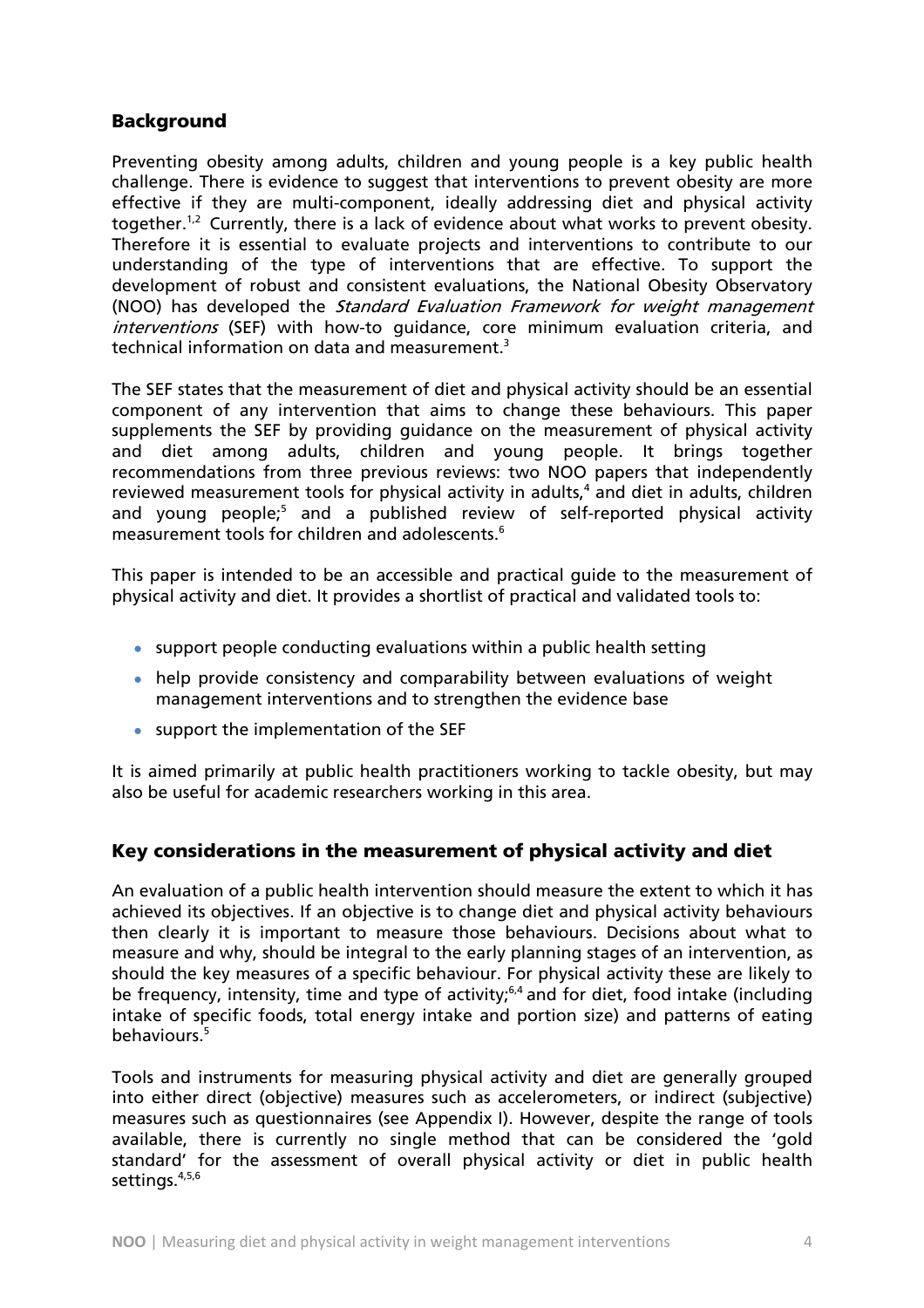In the absence of a gold standard measure, the challenge is to select the tool which strikes the most acceptable compromise between the following criteria:<sup>4,5,6</sup>

- Validity: does the tool measure what it is intended to measure?
- Reliability: does the tool produce a measurement that is stable and reproducible under the same conditions?
- Feasibility: is the tool easy to use by participants and evaluators, and can the data be easily interpreted?
- Cost and practicality: is the tool available and can it be implemented at a reasonable cost?

#### **Considerations in the selection of measurement tools**

#### **Nutrition**

In the context of public health nutrition, self-report methods are commonly used to collect food intake data as they are practical, easy to administer, less invasive and require less human and financial resources than direct methods such as biomarkers or clinical indicators. There are, however, limitations with data collected using self-report methods. For example, response bias can occur when respondents report behaviour that they perceive to be desirable, rather than accurate. Weighed food records are frequently considered to be the best method for dietary assessment but they can still show under reporting of less healthy foods and over reporting of healthier foods. Inaccuracy and bias in self-report data may also arise from the design and administration of data collection tools such as food frequency questionnaires which have not undergone robust validation.<sup>5</sup>

#### Physical activity

 $\overline{a}$ 

Until the development of motion sensors, such as accelerometers and pedometers,<sup>a</sup> the most frequently used assessment method for physical activity was also self-report. As a consequence, there are a large number of self-report approaches in use, including questionnaires, diaries and log books, with great variation in reliability and validity.6 Their reliance on recalling activity from memory can be problematic, especially for children and young people. However, they are extremely useful for providing information on the type and context of physical activity: information which is not available through more direct assessment methods.<sup>6</sup>

Despite these limitations, self-report tools remain the most cost-effective option for population level surveillance, and the most practical option for public health evaluations of diet and physical activity in relation to weight management interventions.

<sup>&</sup>lt;sup>a</sup> Further details about accelerometer and pedometer measurement can be found in Appendix I.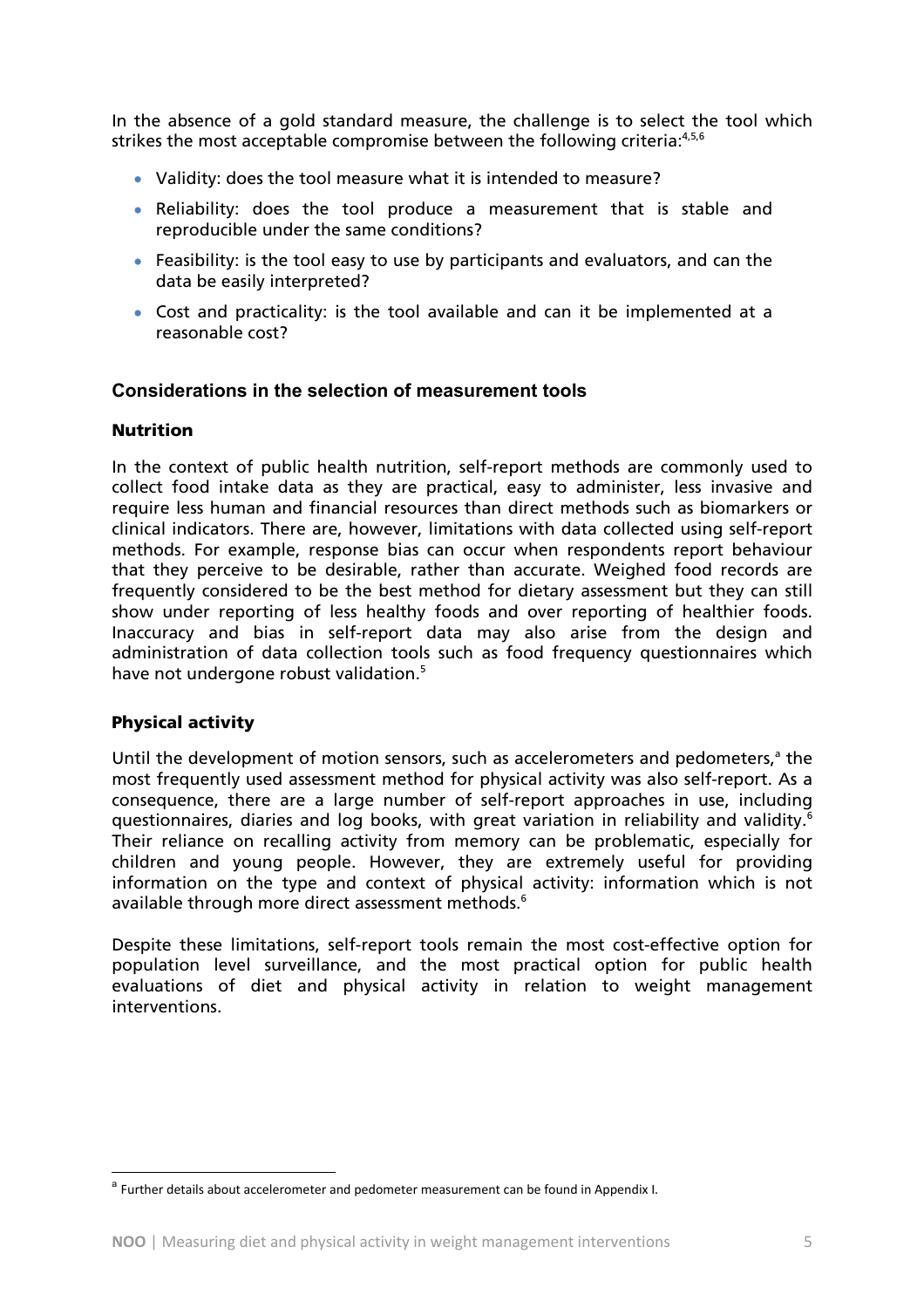# Selection criteria used in the reviews of the shortlisted self-report assessment tools

The shortlist of tools in this paper is the product of three separate systematic reviews.4,5,6 The reviews all considered validity, reliability and feasibility of the shortlisted tools, although they used slightly different inclusion criteria.

- The selection of tools to measure adult physical activity<sup>4</sup> drew on a previous review<sup>7</sup> and included only tools that had been validated against doubly labelled water.<sup>b</sup> This meant that tools were able to estimate total energy expenditure.
- The selection of tools to measure physical activity in children and young people included one tool that had been validated against doubly labelled water, and two that had been validated against accelerometer data.<sup>6</sup> Tools were selected primarily on their suitability for population surveillance.
- The selection of tools to measure diet and nutrition included tools that had been validated against a measure such as a semi-weighed food diary; longer food frequency questionnaires; seven-day checklists; or (in one case) with plasma and urine biomarkers.<sup>5</sup>

It is also important to note that the majority of these questionnaires were originally developed for population surveillance and not for use in individual or group interventions. In some cases, it is unclear whether the tools are sensitive enough to measure the type and magnitude of change seen in interventions. Their potential applicability for use in weight management evaluations is, therefore, a key consideration. Further detail is provided in Appendix I and II.

It should be noted that some of the questionnaires were originally developed for an international audience and, therefore, may not have been evaluated within a European context. In some instances, the language of the questionnaire may need to be modified to ensure it is appropriate for a UK audience. Such adaptations may, however, affect the validity of the tool and this should be considered when interpreting the results<sup>6</sup>

# Availability

 $\overline{a}$ 

Complete copies of the shortlisted questionnaires can be found in the supplementary paper.<sup>8</sup> However, it may still be necessary to obtain permission for use from the authors.

<sup>&</sup>lt;sup>b</sup> Further details in relation to doubly labelled water can be found in Appendix I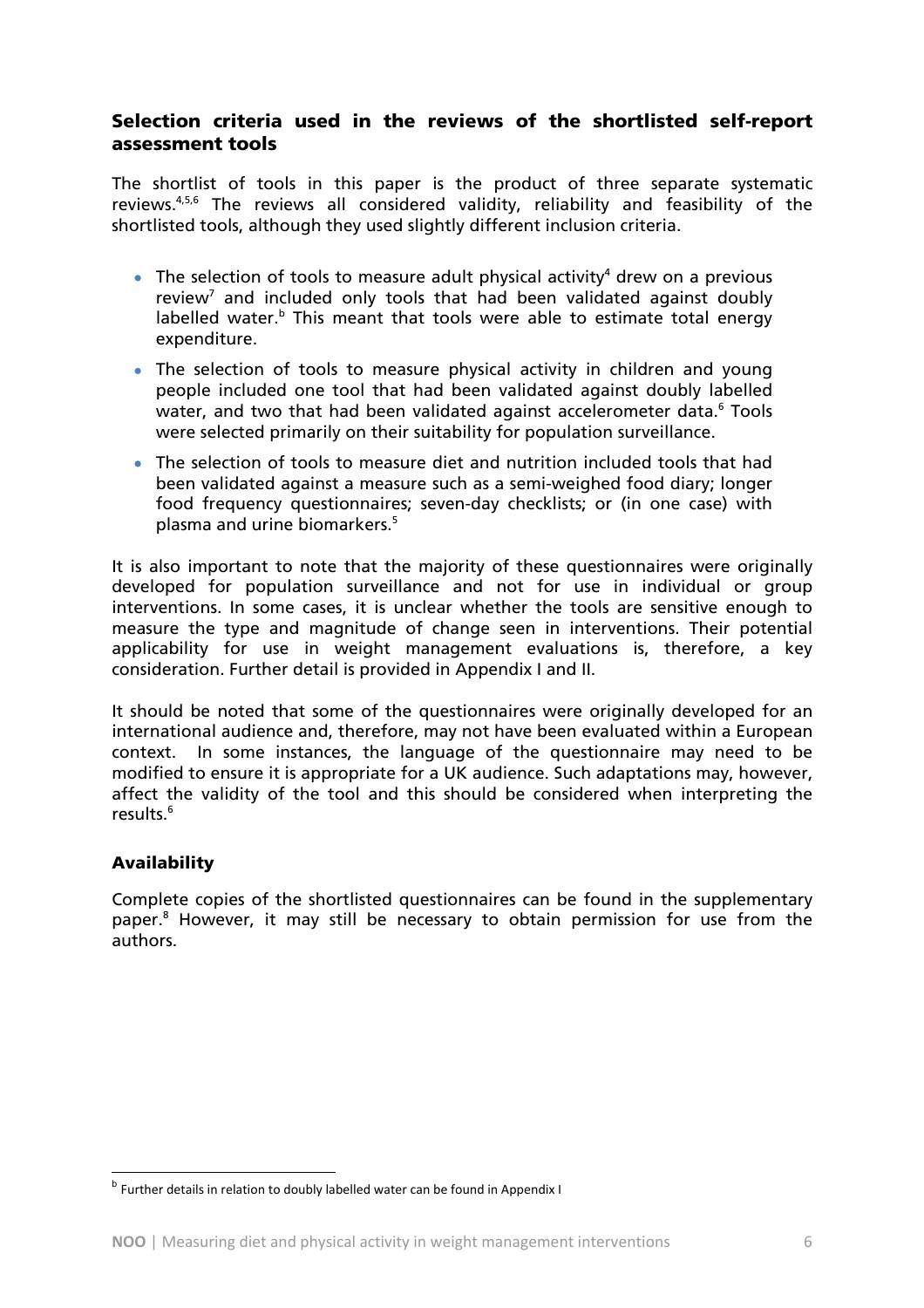# Assessment tools for physical activity and diet

The following assessment tools are based on current best available evidence. They offer a range of options for public health practitioners to assess physical activity or diet in the evaluation of weight management interventions. Standardised categories are used to describe the questionnaires; the level of detail provided for each is determined by the accessibility to information.

#### Assessment of physical activity: children and young people

There are three measurement options to consider when assessing physical activity in children and young people.

#### 1. The Physical Activity Questionnaire for Older Children/Adolescents (PAQ-C/PAQ-A)

What is it? The PAQ-C/PAQ-A is a nine-item, seven-day self-report recall questionnaire, designed and extensively used for surveillance and monitoring. There are two versions of the scale: PAQ-C developed for older children and PAQ-A developed for adolescents.

**Target group:** 8–14 year olds and 14–20 year olds.

What does it measure? Habitual moderate-to-vigorous activity levels during the school year, providing an estimate of total activity.<sup>6</sup>

Validity/reliability: consistently high validity against a variety of direct measures, including doubly labelled water, demonstrating its ability to accurately estimate energy expenditure. Reliability is considered to be moderate.<sup>9,10</sup> This survey tool has mainly been used in the US and Canada; it has not been evaluated in a European context.

Feasibility: estimated completion time is 20 minutes. It is considered easy to administer, complete and code, and is a low burden to both the deliverer and the respondent.<sup>6</sup> Analysis involves calculating a mean composite score based on responses to each item; step-by-step guidance is available through the link below. The questionnaire is free to use, although it must be cited and acknowledged appropriately.

Where can copies be obtained? A sample copy is provided in the supplement to this paper.<sup>8</sup> In addition, full details including the questionnaires and coding can be found in the PAQ-C/PAQ-A manual<sup>11</sup> and via:

www.dapa-toolkit.mrc.ac.uk/documents/en/PAQ/PAQ\_manual.pdf

#### 2. Youth Risk Behaviour Surveillance Survey (YRBSS)

What is it? The YRBSS is a five-item, self-report recall questionnaire.

Target group: 10-21 year olds.

What does it measure? Data on school and leisure time, moderate to vigorous physical activity over the past week or year. Data on sedentary behaviours are also captured, as is frequency of activity.6

Validity/reliability: validity is considered to be good, as it converged well with accelerometry. Reliability is moderate.<sup>6</sup> The questionnaire has been extensively used with children between 10–21 years old, primarily in the USA, Philippines and Canada.12,13 It has not been evaluated in a European context.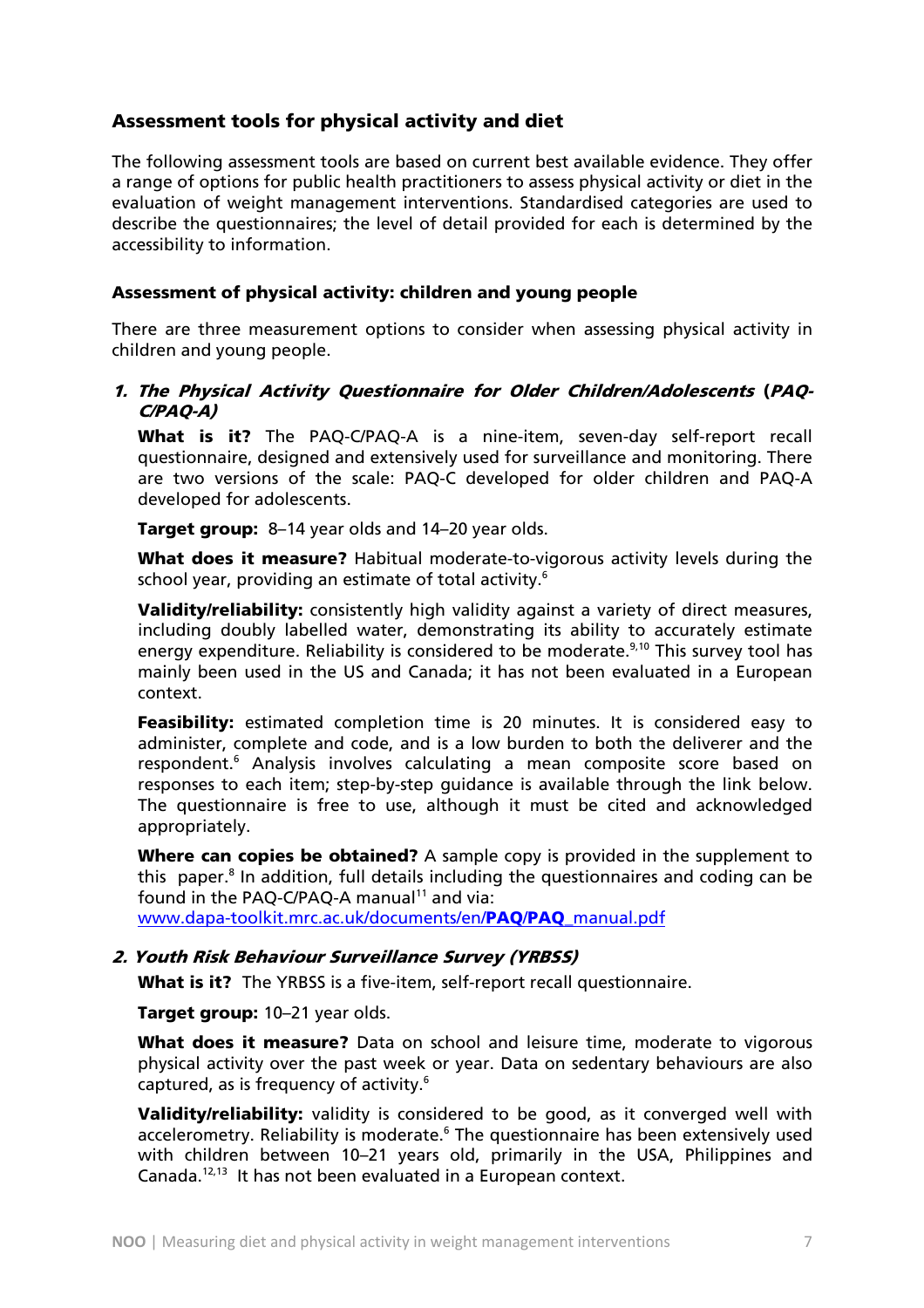Feasibility: no detail is provided regarding estimated completion time. However, it is short and therefore reasonable to assume that the completion time is minimal. Analysis requires a statistical package. The questionnaire is free to use, although it must be cited and acknowledged appropriately.

Where can copies be obtained? A sample copy is provided in the supplement to this paper.<sup>8</sup> In addition, all information including questionnaires and advice on analysis can be downloaded from: http://www.cdc.gov/HealthyYouth/yrbs/index.htm

#### 3. The Teen Health Survey

What is it? The Teen Health Survey is a two-item, self-report recall questionnaire. It was adapted from the YRBSS and tested for use in primary care.<sup>14</sup>

Target group: 14–17 year olds.

What does it measure? Moderate-to-vigorous physical activity over the last seven days or a 'typical' week.<sup>6</sup>

Validity/reliability: reliability is moderate, and validity is good, showing moderate to good association with accelerometry. However, this methodology only records the number of days young people are active for 60 minutes, it does not record the type of activities which they are doing. It may, therefore, be of limited use in weight management interventions that focus on total energy expenditure.<sup>6</sup> The questionnaire has been used extensively in the US with 14–17 year olds, often as part of larger health surveys.<sup>15</sup> It has not been evaluated in a European context. Further testing is needed to determine its suitability for use with younger children.

Feasibility: no detail is provided regarding estimated completion time. However, it is short and it is, therefore, reasonable to assume that the completion time is minimal. Analysis requires totalling the total number of active days; and this is an extremely simple and quick process. The questionnaire is free to use, although it must be cited and acknowledged appropriately.

**Where can copies be obtained?** A sample copy is provided in the supplement to this paper.<sup>8</sup> Additional copies can be downloaded from:

http://www.drjamessallis.sdsu.edu Click 'Measures and Surveys Available to Download' and 'PACE+ Adolescent PA Measure'.

#### Assessment of physical activity: adults

There are four measurement options to consider when assessing physical activity in adults.

#### 1. Stanford 7-day recall (7-DR)

What is it? The Stanford 7-day recall is a seven-item interview-administered physical activity recall questionnaire, that was originally developed for the Stanford Five Cities project.<sup>16</sup>

#### Target group: adults.

What does it measure? The number of hours spent sleeping and undertaking moderate, hard, and very hard activities during the preceding week. The remaining amount of time is not counted as it is presumed to have been spent in light activities. Examples of the types of activities in each category are provided, and the week is separated into weekend days and weekdays. An additional four questions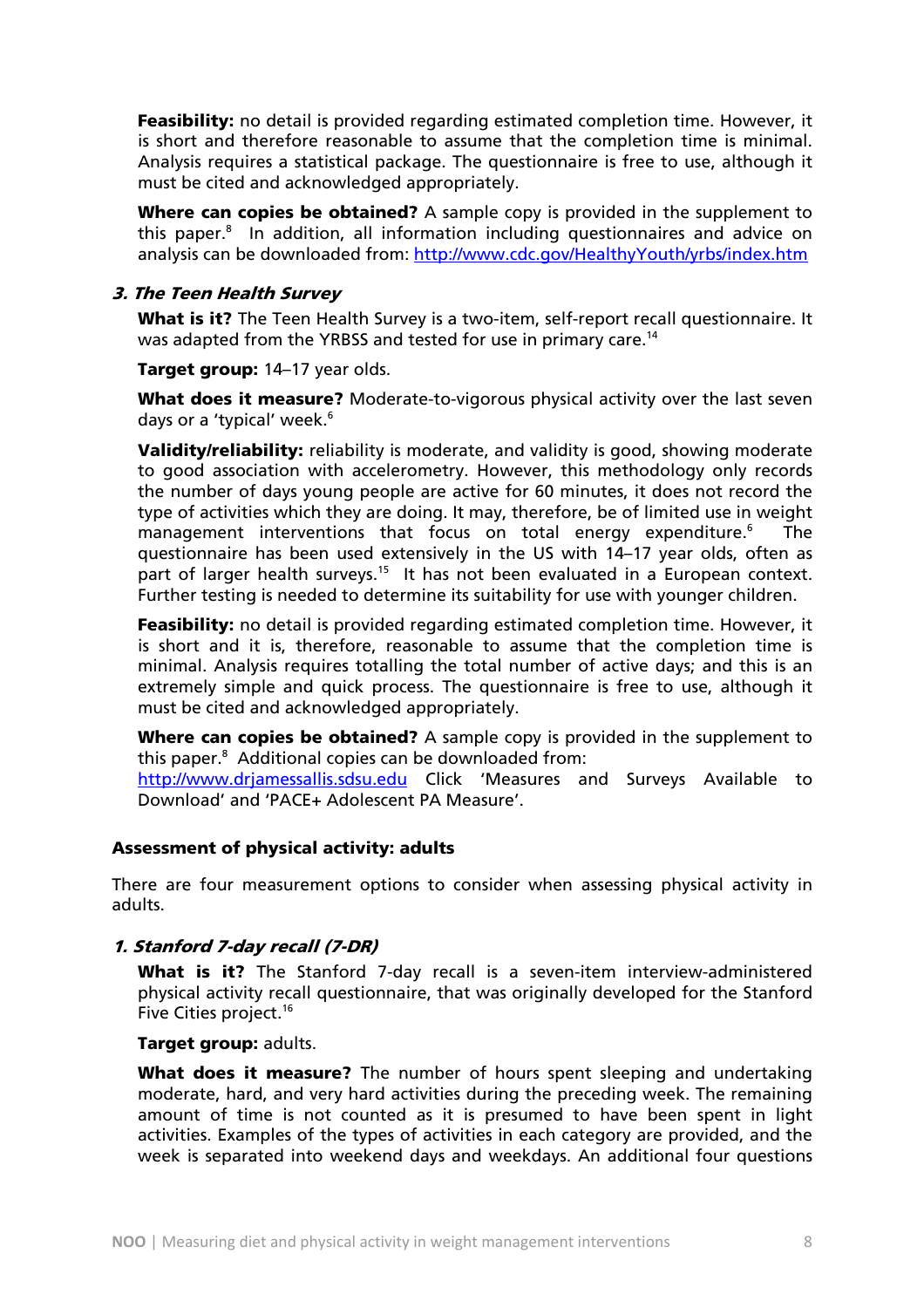are included for participants to evaluate the effectiveness or validity of the instrument itself.

Validity/reliability: acceptable reliability and validity.<sup>4</sup> Validity has also been assessed against doubly labelled water indicating that the instrument provides a reasonable estimate of daily energy expenditure.<sup>17,18</sup> It has been used in numerous intervention studies including the Activity Counseling Trial (ACT).<sup>19</sup>

Feasibility: estimated completion time is approximately 15 minutes.<sup>4</sup> Analysis involves calculating the total energy expenditure based on hours spent sleeping and in activities over the past seven days. Step-by-step guidance is provided through the link below. The questionnaire is free to use, although it must be cited and acknowledged appropriately.

Where can copies be obtained? A sample copy is provided in the supplement to this paper.8 Additional copies can be downloaded from:

http://www.drjamessallis.sdsu.edu Click 'Measures and Surveys Available to Download' then '7 day PAR survey' for the questionnaire and '7 day PAR protocol' for support with analysis.

#### 2. International Physical Activity Questionnaire – Long Form (IPAQ-Long)

What is it? The IPAQ-Long is a 27-item self-completion or telephone-administered recall questionnaire.

Target group: 15-69 year olds.

What does it measure? Walking, moderate intensity and vigorous intensity activities taken in each of the four domains: leisure-time physical activity; domestic and gardening activities; work-related physical activity and transport-related physical activity. It also includes questions on sitting activities such as reading, television viewing and sitting at a desk, although this is not included as part of the summary score of physical activity.<sup>4</sup>

Validity/reliability: acceptable reliability and criterion validity.<sup>20,21,22</sup> The IPAQ-Long is a population level instrument designed for surveillance and for crossnational monitoring of physical activity/inactivity. It was not initially designed for evaluating intervention studies and, as such, does not measure change in physical activity over time, although this could be possible if fully tested.<sup>4</sup> It has acceptable measurement properties for use in many settings and in different languages.

Feasibility: estimated completion time is approximately 15 minutes.<sup>4</sup> Analysis involves calculating total physical activity MET-minutes per week (a measure of total energy expenditure). Step-by-step guidance is provided through the link below. The questionnaire is free to use, although it must be cited and acknowledged appropriately.

Where can copies be obtained? A sample copy is provided in the supplement to this paper.<sup>8</sup> Additional copies can be downloaded from: http://www.ipaq.ki.se

#### 3. New Zealand Physical Activity Questionnaire Short Form (NZPAQ-SF)

What is it? The NZPAQ-SF is a seven-item self-report questionnaire designed to be interview-administered. It is adapted from the IPAQ Short Form and was initially developed to measure population prevalence.

Target group: 15 years and over.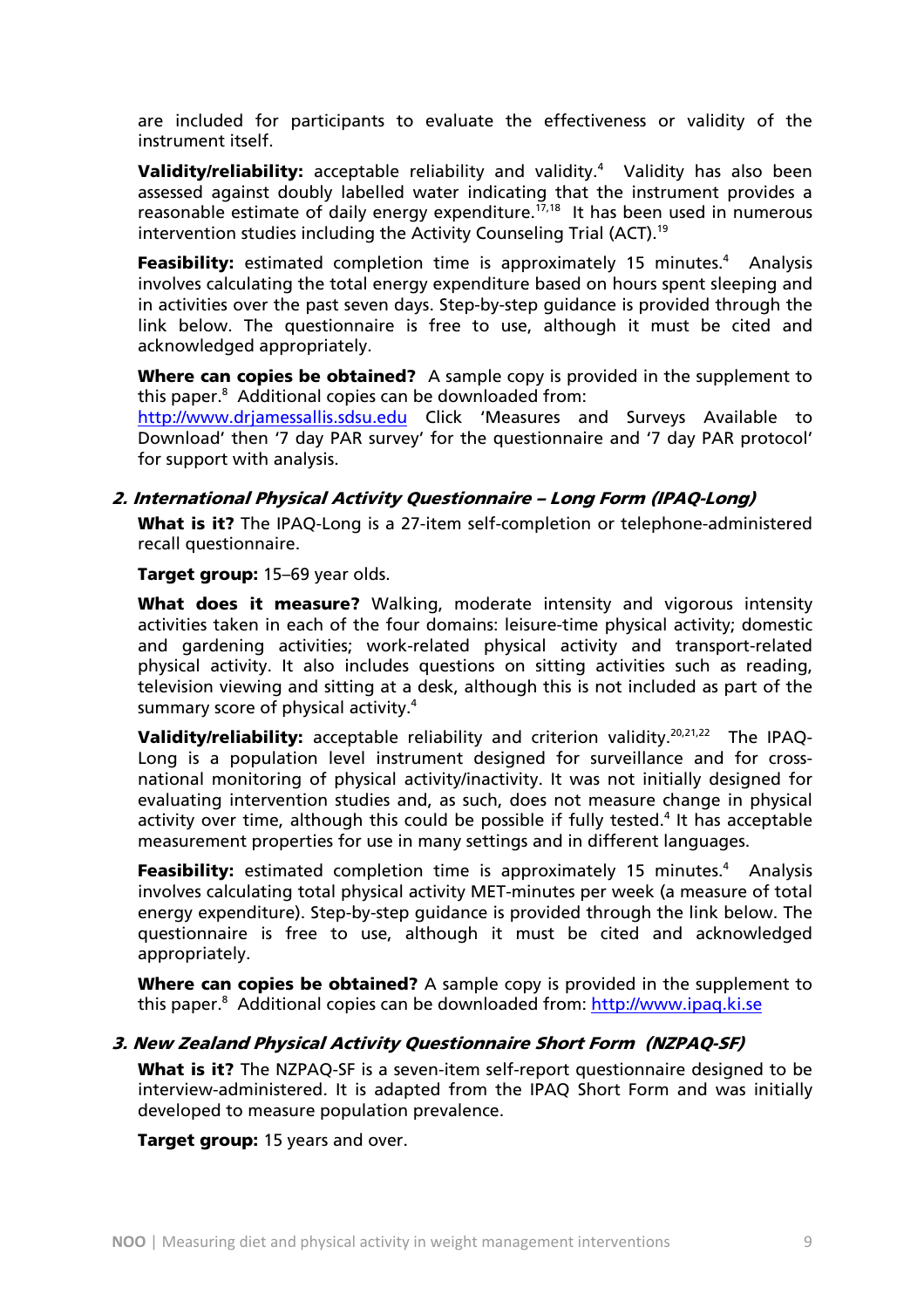What does it measure? Frequency, intensity (moderate and vigorous) and duration of activities undertaken in the last seven days. Walking is the only specific activity type to be recorded.<sup>4</sup> It also includes an eighth optional item on 'Stage of Change'.

Validity/reliability: validated against the IPAQ-Long<sup>23</sup> and doubly labelled water at lower levels of activity.<sup>22</sup> Although the instrument was designed to measure population prevalence in New Zealand, it has been used in a primary-care based randomised controlled trial that showed a significant difference between intervention and control groups for middle-aged women. $24$ 

Feasibility: estimated completion time is around 10 minutes. Show cards are used to prompt recall. Analysis involves calculating activity-related energy expenditure. The questionnaire is free to use, although it must be cited and acknowledged appropriately.

Where can copies be obtained? A sample copy is provided in the supplement to this paper.8 Additional copies can be downloaded from: http://www.activenzsurvey.org.nz/Documents/validation-report-physical-activityguestionnaires.pdf

#### 4. Seven-day Physical Activity Diary

What is it? The seven-day Physical Activity Diary is a self-completion diary which requires participants to 'tick' blocks of activity as they occur.

#### Target group: adults.

What does it measure? Fifteen minute blocks of activity as they occur over the course of each day for seven consecutive days. Activities are grouped into four categories: sleep and rest periods; activities at work including activity on the way to work; leisure time plus home activities; and sports.

Validity/reliability: validity is good, although reliability is unclear.<sup>25</sup> The measure was designed for use in epidemiological studies so its usefulness in intervention studies is unknown.<sup>4</sup>

Feasibility: no detail is provided regarding estimated completion time. However, it is reasonable to assume that this is minimal. It does not require any verbal instruction for completion. Participants' main challenge is remembering to complete on seven consecutive days.<sup>4</sup> Analysis involves calculating total energy expenditure. Software is provided for this purpose and can be accessed via the link below. The questionnaire is free to use, although it must be cited and acknowledged appropriately.

Where can copies be obtained? A sample copy is provided in the supplement to this paper.<sup>8</sup>

#### Diary:

http://www.dife.de/de/presse/erhebungsinstrumente/a\_englisch\_version/Physical\_Act ivity\_record.pdf

Database: http://www.dife.de/en/index.php?request=/en/presse/downloads.php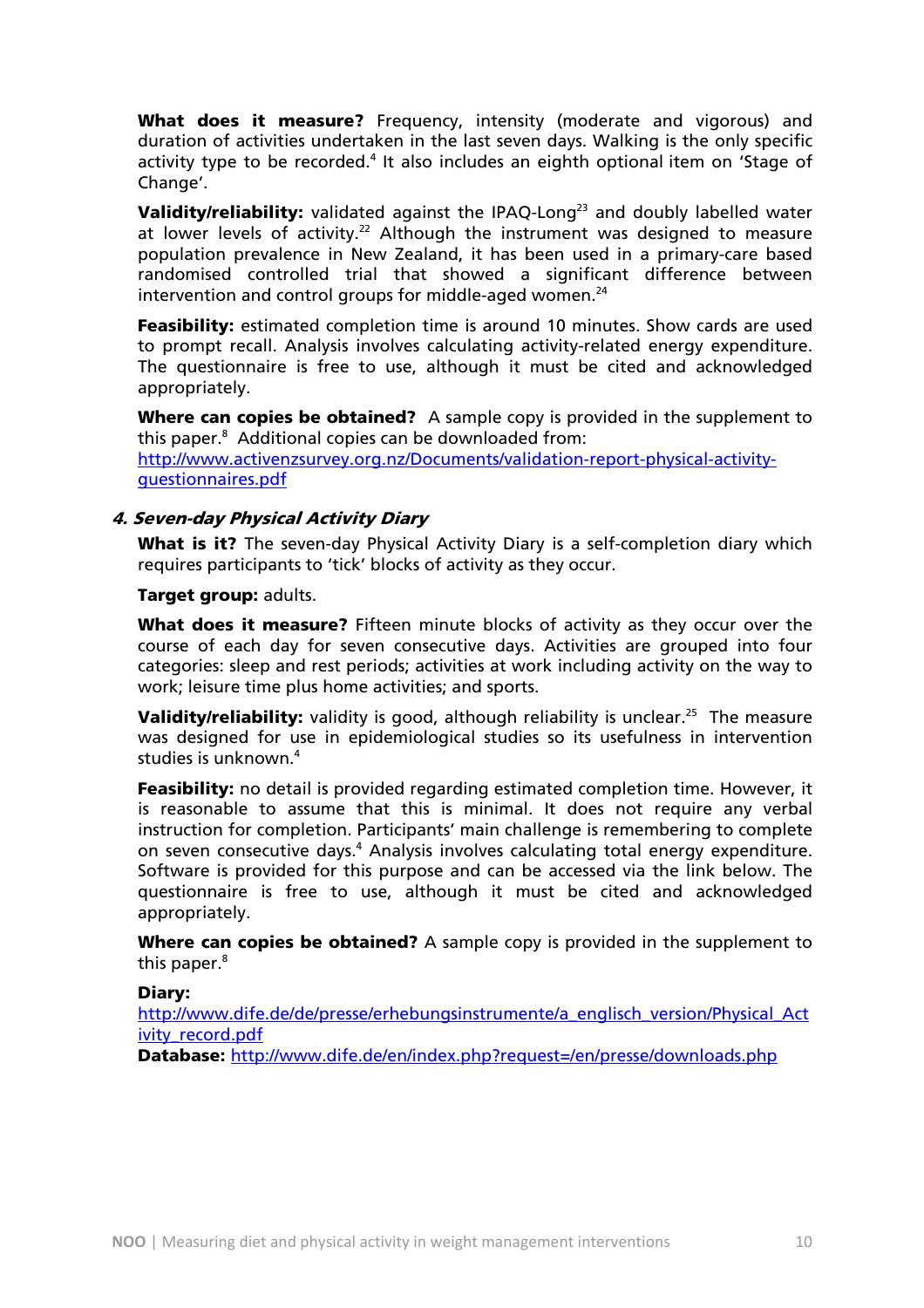#### Assessment of diet: children and young people

There are six measurement options for consideration when assessing diet in children and young people.

#### 1. Child and Diet Evaluation Tool (CADET)

What is it? The CADET is a tick-list record for all foods consumed over one 24-hour period, with a retrospective breakfast section. There are two questionnaires: one for completion at home by the parent or carer, and one for completion at school by a lunchtime supervisor or classroom assistant.<sup>26</sup> The questionnaire was initially developed to evaluate the National School Fruit and Vegetable Scheme.<sup>27</sup>

#### Target group: 3-7 year olds.

What does it measure? Dietary intake of 115 food items over a 24-hour period with a focus on fruit and vegetables. Additional questions about dietary behaviours and attitudes, and socio-economic characteristics are also included. Quantity and weight of the food items are not specifically recorded. Portion sizes are based on mean portion sizes in the National Diet and Nutrition Survey and are age and gender specific.5

Validity/reliability: validity was assessed against a 24-hour semi-weighed food diary. Nutrient intake values were similar to those obtained for the same age group in the 1997 National Diet and Nutrition Survey. It is, therefore, considered appropriate for assessing behavioural change in dietary patterns at a population level or to rank populations according to dietary intake.<sup>5</sup> It is appropriate for use with children from diverse social and ethnic backgrounds across a range of settings, and an adapted version of the questionnaire is currently being validated for use in black and minority ethnic groups. Further testing would be needed for use with different age groups.<sup>5</sup> It is not considered suitable for monitoring diet-related targets in a population. $26$ 

Feasibility: no detail is provided regarding estimated completion time. However, despite relatively long tick lists, parent and teacher evaluation was very positive: parents felt it was easy and quick to complete.<sup>5</sup> Analysis involves calculating average nutrient intake; specific software is required for this purpose and is available from the authors. The questionnaire itself is free to use, although training is needed for those administering CADET and to interpret the results. $5$ 

Where can copies be obtained? A sample copy is provided in the supplement to this paper.<sup>8</sup> Additional copies can be downloaded and can be used providing the authors are notified and it is cited and acknowledged appropriately: http://www.dapatoolkit.mrc.ac.uk/documents/en/Cad/Cadet\_Diary.pdf

#### 2. Day in the Life Questionnaire (DILQ)(7-9 years and 9-11 years)

What is it? The DILQ (7–9 years) is a 17-item self-completion questionnaire.<sup>28</sup> The DILQ (9-11 years) is a modified version that contains 23 items.<sup>29</sup> Both were developed as a supervised classroom activity to measure fruit and vegetable consumption.

Target group: 7-9 year olds and 9-11 year olds.

What does it measure? Fruit and vegetable consumption in the previous 24 hours. A mixture of pictures and words are used to aid recall and improve completion of the tool. Fruit and vegetables in composite foods like pizza are not included as the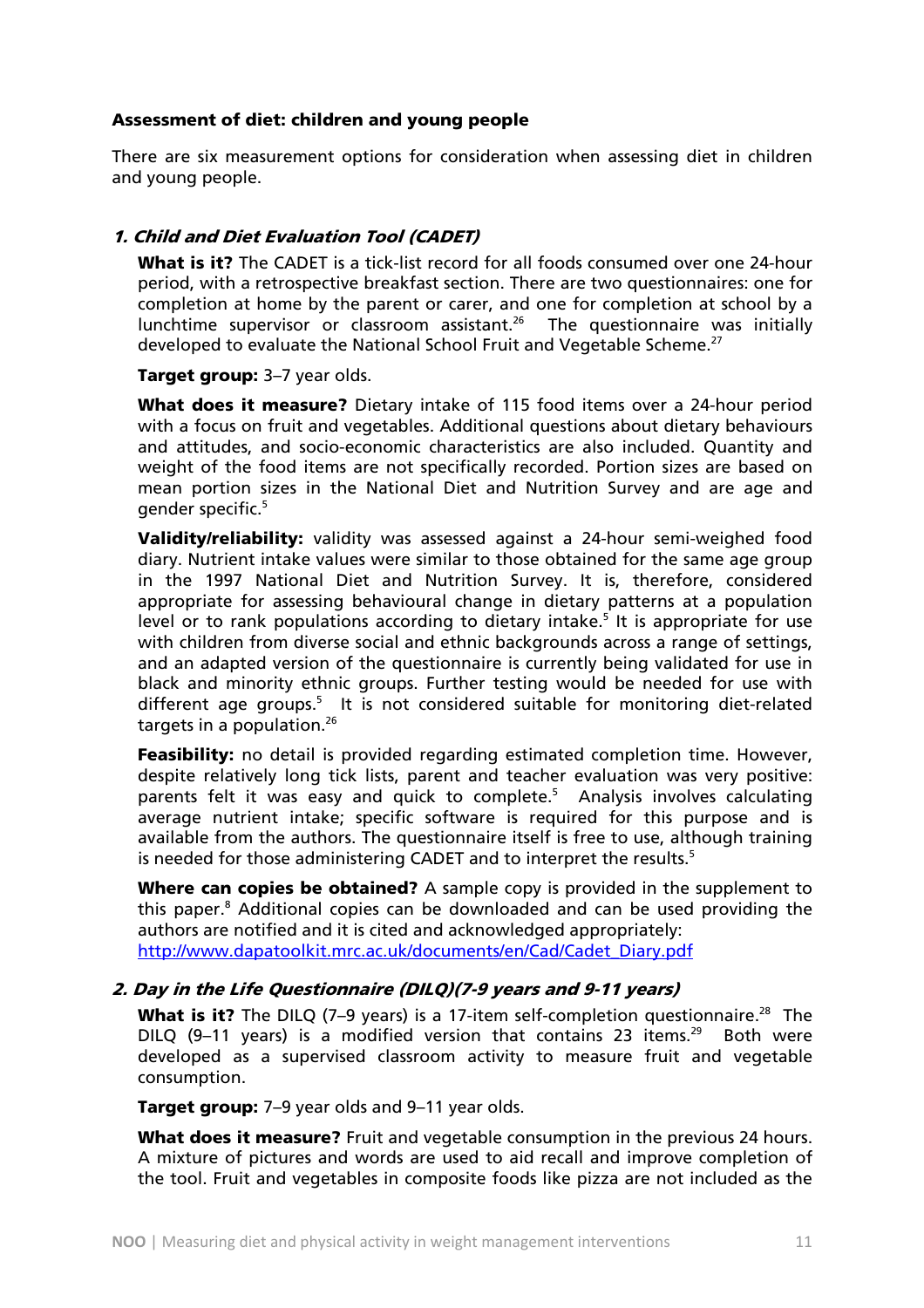contribution to diet is considered difficult to estimate.<sup>5</sup> The DILQ tools also collect information about physical activity, transport to and from school, and television viewing.

Validity/reliability: validity and test-retest reliability were good for the DILQ (7-9 years).<sup>5</sup> Validity was assessed against same-day observations and it was found to be able to detect changes in intake during a fruit intervention in one school.<sup>28</sup> Validity and reliability for the DILQ (9–11 years) was adequate; validity was assessed against 24-hour dietary recall interviews.<sup>29</sup>

Feasibility: estimated completion time for the DILQ (7-9 years) is between 30-40 minutes. No detail is provided regarding estimated completion time for the DILQ (9– 11 years). For both questionnaires, more reliable results are produced when the questionnaires are administered in a group, and the questions are read out and supported by verbal prompts. For the DILQ (7–9 years) there is a small fee for the manual, which includes the questionnaire and analysis details. No details are provided regarding costs for the DILQ (9–11 years).

Where can copies be obtained? A sample copy of both questionnaires is provided in the supplement to this paper.<sup>8</sup> Anyone wishing to use the DILQ (7-9 years) should contact the authors to obtain a copy of the DILQ (7–9 years) manual. Contact should be made via the Health Experiences Research Group, University of Oxford Department of Primary Care. For the DILQ (9–11 years) details are provided in the reference paper. $^{29}$ 

# 3. Synchronised Nutrition and Activity Programme (SNAP™)

What is it? The SNAP<sup>TM</sup> is a web-based programme that uses a typical 24-hour recall method to assess dietary intake and physical activity in children.<sup>30</sup>

Target group: 7-15 year olds.

What does it measure? Dietary intake of 40 different food and nine different drink items in the previous 24 hours. A free-text box allows for the inclusion of any other food/drink not included in the list. Children are taken through a typical school day and asked to choose the food and drink items they consumed; visual memory prompts are provided. No information is collected on portion sizes.<sup>5</sup> The SNAP<sup>TM</sup> also records physical activity in the previous 24 hours.

Validity/reliability: validity is acceptable when assessed against the 24-hour multiple pass recall.<sup>5</sup> Children also completed an anonymous evaluation questionnaire and reported that they enjoyed using it and were able to complete it. Reliability and its ability to detect change over time has not been tested. The questionnaire is likely to be suitable for the evaluation of school-based  $interventions.<sup>30</sup>$  Further testing is needed to determine its suitability for use with black and minority ethnic groups.<sup>5</sup>

Feasibility: estimated completion time is 15 to 40 minutes, depending on the reading ability of the child and the internet connection speed. A user licence must be bought from the development team and training is required.<sup>5</sup>

Where can copies be obtained? A copy of the website homepage is provided in the supplement to this paper. $8$  The user licence is available at: http://www.snapproject.co.uk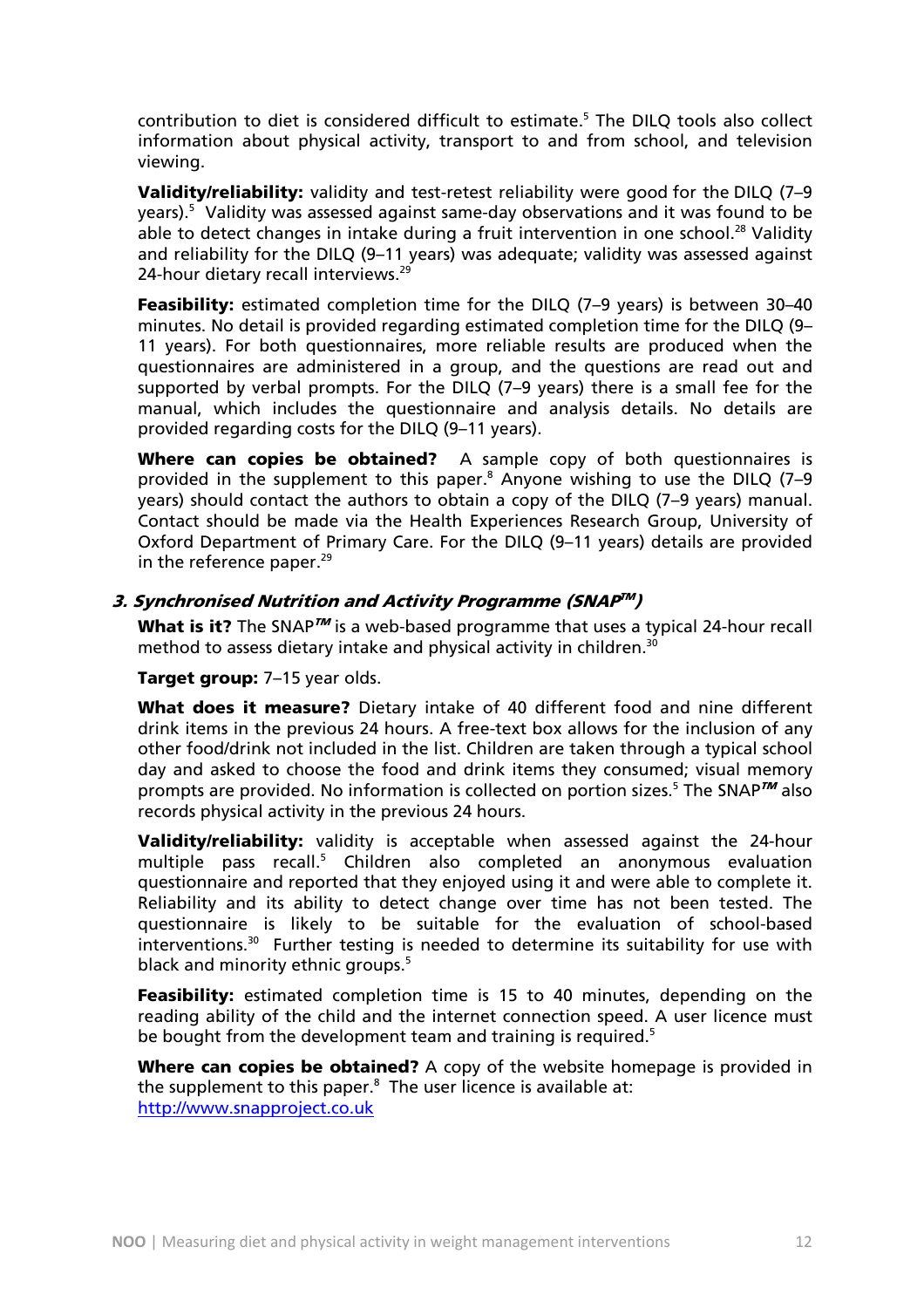#### 4. Child Nutrition Questionnaire (CNQ)

What is it? The CNQ is a 14-item questionnaire to be completed by children with support from a helper. It was developed to examine dietary patterns that are known to increase the risk of weight gain.

Target group: 10-12 year olds.

What does it measure? The consumption of sweetened beverages and non-core foods such as chocolate, lollies and hot dogs as well as fruit, vegetables and water. It also includes questions on the frequency of specific 'healthy' behaviours; attitudes towards the consumption of fruit and vegetables; and the day-to-day availability of fruit and vegetables. Instructions on completing the questionnaire are initially provided to a group of children, while posters depicting standard serving sizes of fruit and vegetables are displayed. A 'helper' is likely to improve the accuracy of questionnaire completion.5

**Validity/reliability:** validity was demonstrated with a highly significant correlation between the questionnaire and an un-weighed seven-day food diary. There was good test-retest reliability for the majority of questions.<sup>31</sup> Whilst its ability to detect change over time was not formally tested, it is considered to be possible.<sup>5</sup> The CNQ was developed in Australia so it may need to be validated for use in the UK. Further testing is also needed to determine its suitability for use with black and minority ethnic groups.<sup>5</sup>

Feasibility: estimated completion time is 20 minutes. Advice on coding and analysis should be sought from the development team.<sup>31</sup> The questionnaire is free to use, although it must be cited and acknowledged appropriately.<sup>5</sup>

Where can copies be obtained? A sample copy is provided in the supplement to this paper.8 Additional copies can be downloaded from: http://www.ijbnpa.org/content/5/1/5/additional/

#### 5. Family Eating and Activity Habits Questionnaire (FEAHQ)

What is it? The FEAHQ is a 21-item self-administered questionnaire designed for co-completion by parents or carers and their children. It was developed to examine environmental factors and family behaviours associated with weight gain and weight loss in children.

**Target group:** parents or carers of obese children aged 6–11 years old.

What does it measure? The FEAHO has four separate scales based on those factors most likely to be associated with weight change including: activity level, stimulus exposure, eating related to hunger and eating style. Each item is individually scored (based on its association with weight change). Higher numerical scores reflect less-appropriate eating patterns.<sup>5</sup>

Validity/reliability: validity was demonstrated with adequate discrimination between behaviours leading to weight gain and those associated with normal weight. Good test-retest reliability was shown if completed by parent/carer.<sup>5</sup> It was considered appropriate for monitoring behavioural change over time as weight loss in a child was associated with an improvement in scores. $32$  The FEAHQ was developed in Israel and, whilst it is currently used in the UK, further testing is needed to determine its suitability for use in this country.<sup>5</sup>

**Feasibility:** estimated completion time is less than 30 minutes. Analysis involves calculating a score based on its association with weight change. Guidance on scoring and interpretation of results is provided in the reference paper, $32$  although some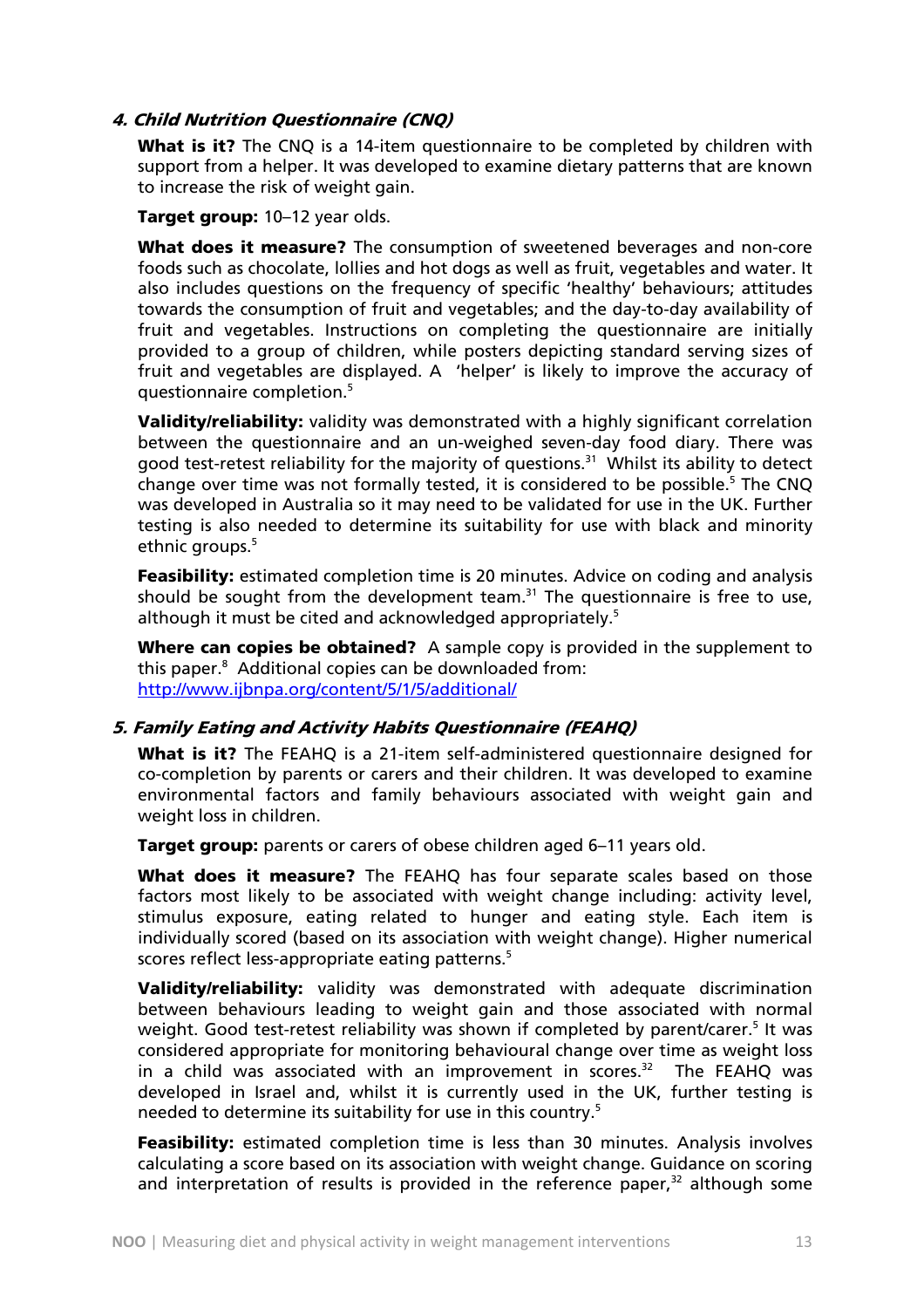basic training may be required.<sup>5</sup> The questionnaire is free to use, although it must be cited and acknowledged appropriately.

Where can copies be obtained? A sample copy is provided in the supplement to this paper.<sup>8</sup> It is also available as an appendix to the reference paper: http://www.nature.com/ejcn/journal/v52/n10/pdf/1600647a.pdf

#### 6. Children's Dietary Questionnaire (CDQ)

What is it? The CDQ is a 28-item semi-quantitative food-frequency questionnaire, designed to be completed by a parent or carer (with or without researcher assistance). It was developed to examine patterns of food intake.

Target group: parents or carers of 4–16 year olds.

What does it measure? Intake of both 'recommended' and 'discouraged' foods. It calculates four different food-group scores for fruit and vegetable; fat from dairy products; non-core foods; and sweetened beverages. It does not measure the actual amount and type of food consumed.<sup>5</sup>

Validity/reliability: validity at group level was demonstrated with a good correlation between the questionnaire and a seven-day checklist. It is not, however, valid for use at an individual level. Test-retest reliability was reported to be good.<sup>5</sup> The questionnaire can be used to detect dietary change over time, but further testing is needed to confirm its ability to detect both direction and magnitude of change.33 It was developed in Australia and further testing is needed to determine its suitability for use in the UK,<sup>5</sup> and for use with black and minority ethnic groups.<sup>5</sup>

Feasibility: no detail is provided about estimated completion time. Details of how to analyse and interpret the questionnaire are provided in the reference paper. $33$ The questionnaire is free to use although it must be cited and acknowledged appropriately.

Where can copies be obtained? A sample copy is provided in the supplement to this paper.<sup>8</sup> Further details can be found in the reference paper.<sup>33</sup>

#### Assessment of diet: adults

There are five measurement options for consideration when assessing diet in adults.

#### 1. Five-a-day Community Evaluation Tool (FACET)

What is it? The FACET is a six-item self-completion questionnaire that focuses on intake of fruit and vegetables and related eating behaviours in adults. It was initially designed to evaluate the impact of an intervention to increase consumption of fruit and vegetables in a local population.

#### Target group: adults.

What does it measure? Three main aspects of healthy eating: how often certain foods (especially fruit and vegetables) are consumed; attitudes towards fruit and vegetable intake; and knowledge of relevant health recommendations.<sup>5</sup>

Validity/reliability: a valid tool that has good correlation with a food diary, although it may overestimate portions consumed. FACET is able to adequately rank respondents by fruit and vegetable intake. Reliability and its ability to detect change over time has not been tested.<sup>34</sup> Further testing would be required to use this tool with black and minority ethnic adults due to the small representation in the original study.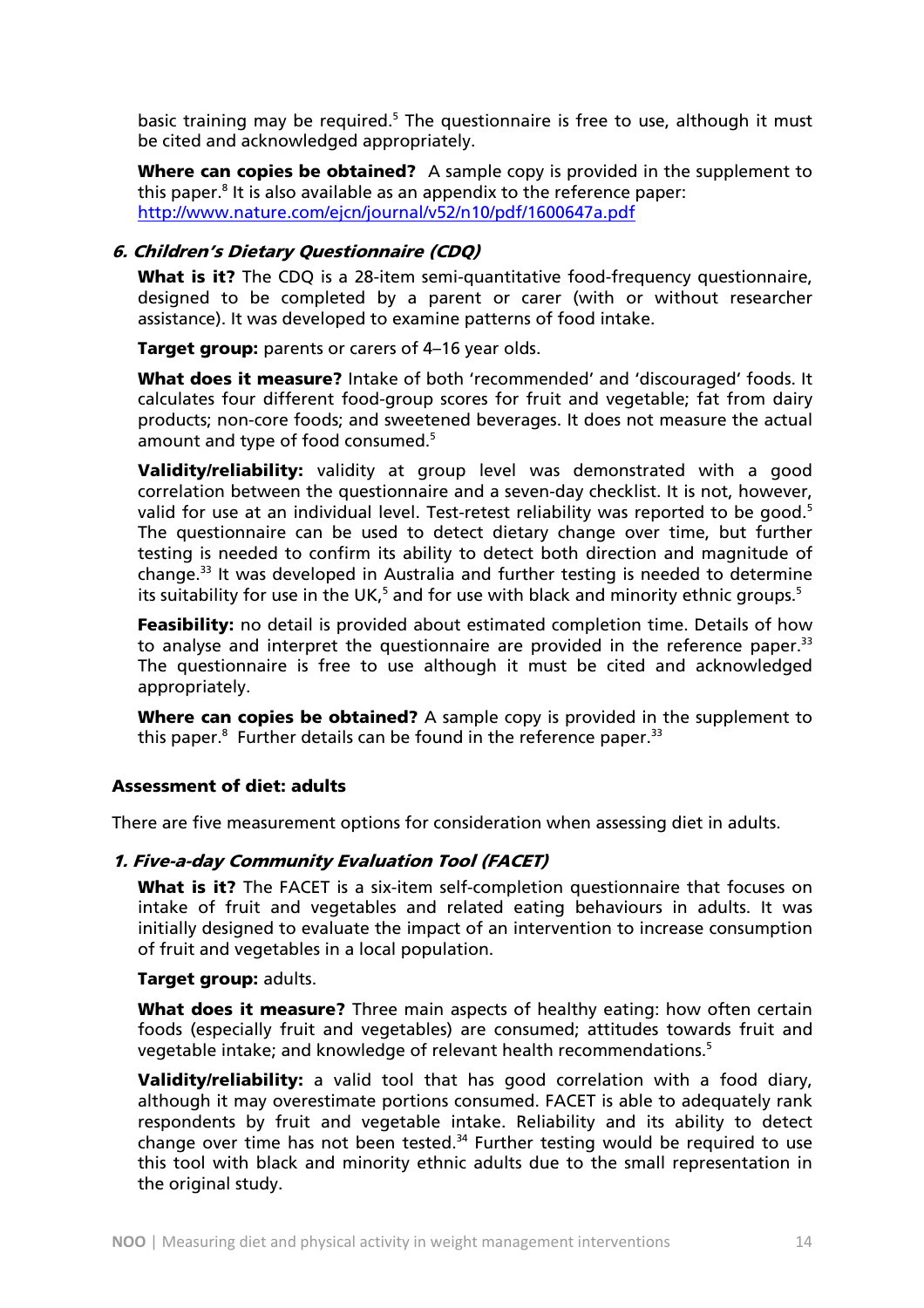Feasibility: no detail is provided regarding estimated completion time. However, it is considered easy to compete and it is, therefore, reasonable to assume that  $completion$  time is minimal.<sup>5</sup> Analysis involves calculating the total number of portions of fruit and vegetables consumed each day; statistical software is required for this. The questionnaire is free to use, although it must be cited and acknowledged appropriately.<sup>5</sup>

Where can copies be obtained? A sample copy is provided in the supplement to this paper.<sup>8</sup> For further details contact the Faculty of Public Health: http://www.fph.org.uk/uploads/section\_d.pdf

#### 2. Dietary Intervention in Primary Care (DINE).

What is it? The DINE is a 19-item questionnaire developed for use in interviewadministered health checks to help health professional provide personalised dietary advice.

#### Target group: adults.

What does it measure? An individual's intake of total fat and dietary fibre, categorised as low, medium or high. Specific foods are included which account for 70% of the fat and fibre in a typical UK diet. $5$ 

Validity/reliability: a valid tool that has good correlation with a validated four-day semi-weighed food diary. DINE can also adequately rank population groups according to intake.<sup>35</sup> Its reliability and ability to detect change over time has not been tested. The questionnaire was designed for use in clinical settings and has not been validated for use with larger populations. Further testing would be required for population groups whose diet differs significantly from the general population and also for black and minority ethnic groups.<sup>5</sup> The questionnaire did not meet the original criteria for inclusion in this paper. However, it has been included due to its use in the Health Survey for England.<sup>36</sup>

Feasibility: completion time for an experienced interviewer is 5-10 minutes; no detail is provided regarding estimated completion time. It is free to use for clinical or research purposes. It has been designed for use by those without any nutritional knowledge. Guidance is provided on its use and interpretation in the reference paper.<sup>5</sup>

Where can copies be obtained? A sample copy of the first page of the questionnaire is provided in the supplement to this paper.8 The full questionnaire could not be included as it is not publicly available; distribution is controlled to ensure that it is used appropriately. Copyright is held by the University of Oxford and permission for use must be sought from Liane Roe (Isr7@psu.edu).

# 3. Short Form Food Frequency Questionnaire (SFFQ)

What is it? The SFFQ is a 20-item self-completion questionnaire designed to assess overall dietary quality. It is designed for use with large populations.

#### Target group: adults.

What does it measure? Overall dietary quality by recording the intake of 20 food items with a focus on fruit, vegetables, fibre-rich foods, high fat and high sugar foods, meat, meat products and fish. Usual intake is recorded over the last month. Results can be used to examine the intake of specific food groups. It is also possible to calculate a dietary score based on specific indicators, i.e. a healthy diet. It may be a useful alternative to longer, more expensive food-frequency questionnaires when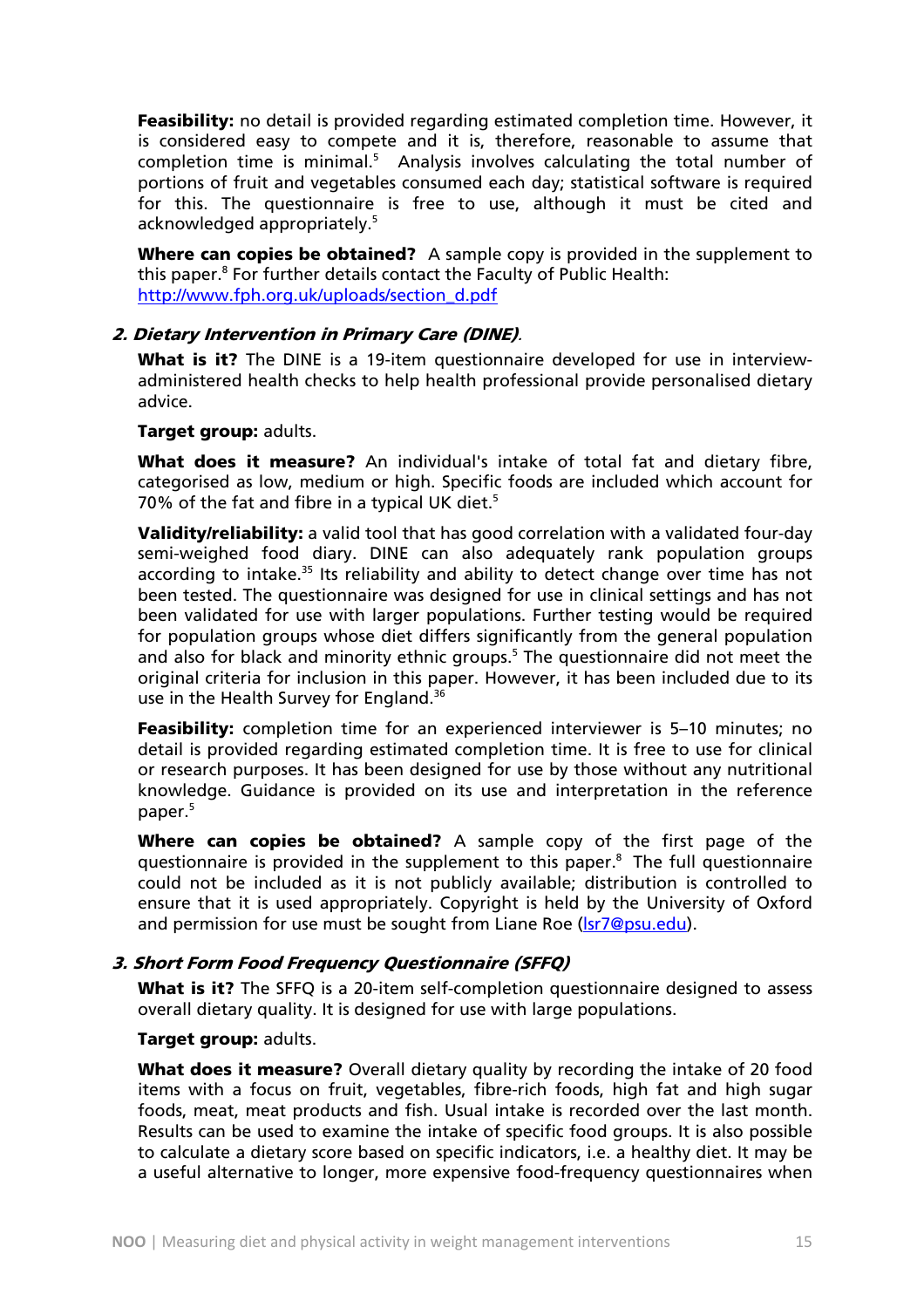only an indication of dietary quality is required.<sup>5</sup> Additional questions are also included on alcohol consumption, exercise and demographics.

Validity/reliability: a valid tool that correlates well with measures from a validated 217-item food frequency questionnaire, but not with measures of diet recall. Its reliability and ability to detect change over time has not been tested.<sup>37</sup> It is relatively new and further testing is needed to determine its suitability for use with different populations including black and minority ethnic groups.<sup>5</sup>

**Feasibility:** no detail is provided regarding estimated completion time. Analysis involves the classification of food groups according to dietary quality. A dietary score is also calculated, which requires specific software. Its application requires support from the research team.<sup>5</sup>

Where can copies be obtained? A sample copy of the first page of the questionnaire is provided in the supplement to this paper.<sup>8</sup> The full questionnaire could not be included as it is not publicly available. However, the authors welcome the opportunity to work with other groups who wish to use the tool. $37$ 

#### 4. Two-item Food Frequency Questionnaire

What is it? The two-item food-frequency questionnaire was developed to estimate intake of fruit and vegetables. It is recommended that the questionnaire is administered by a trained interviewer.

#### Target group: adults.

What does it measure? Consumption of fruit and vegetables measured against the recommended daily intake of five portions of fruit and vegetables. Examples of typical portion sizes (including fruit juice) are provided.<sup>38</sup>

**Validity/reliability:** validity was demonstrated with a weak significant correlation with plasma and urine biomarkers. Its reliability and ability to detect change over time has not been tested. $38,39$  It was initially designed for use with individuals in nutritional behavioural therapy, but it is considered suitable for use with larger populations. Further testing is required for use with black and minority ethnic groups. Further testing is also required to assess its appropriateness for selfcompletion.5

Feasibility: no detail is provided regarding estimated completion time. However, with only two questions, it is reasonable to assume that this is minimal. Analysis is quick and involves totalling the number of portions of fruit and/or vegetables consumed. The questionnaire is free to use, although it must be cited and acknowledged appropriately.

Where can copies be obtained? The two questions are listed in the supplement to this paper,<sup>8</sup> and can also be found in the reference papers.<sup>38,39</sup>

#### 5. Dietary Quality Score (DQS)

What is it? The DQS is an eight-item self-completion questionnaire. It assesses the quality of adult diets based on certain nutritional risk factors for cardiovascular disease. It was designed for use at a population level.

Target group: 30-60 year olds.

What does it measure? Frequency of consumption of foods indicative of a healthy diet, including: vegetables, vegetarian dishes, fruit, fish, and type of fats used in spreading and cooking.<sup>5</sup> Each answer has an assigned score which is used to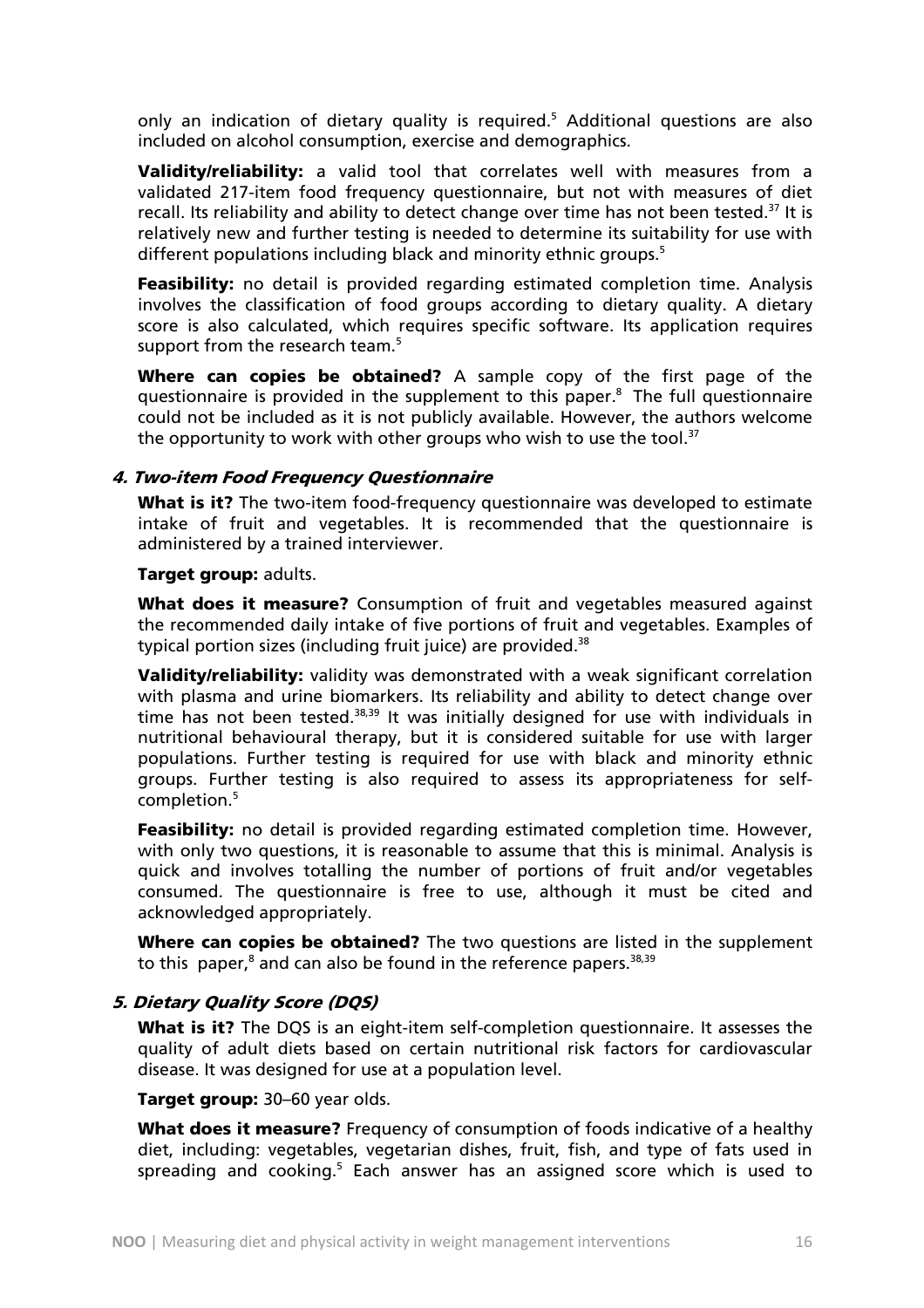calculate an overall dietary score and categorised to give a broad indication of whether the diet is of low, average or high quality.

Validity/reliability: a valid tool with good correlation with a 198-item food frequency questionnaire. Its reliability has not been tested. The author suggests that the questionnaire can detect change over time, although this detail has yet to be published.<sup>5</sup> The questionnaire was designed to provide a broad overview of dietary quality in a large population categorised as having overall healthy, average or unhealthy diets. It is not suitable for measuring specific nutrient intakes and is not recommended for an in-depth dietary assessment.<sup>40</sup> It was developed for use in an urban Danish programme and further testing may be needed for use in the UK and with black and minority ethnic groups.

**Feasibility:** no detail is provided regarding estimated completion time. However, as it is short, it is reasonable to assume that this is minimal. Analysis involves the calculation of an overall dietary score. No details are provided regarding costs for the use of this tool.

Where can copies be obtained? A sample copy is provided in the supplement to this paper.<sup>8</sup> The authors are willing to be contacted regarding usage.

# **Conclusions**

This briefing paper provides a shortlist of practical and validated questionnaires for the assessment of physical activity and diet in public health evaluations.

It is important to bear in mind that the questionnaires have been validated using a variety of methods and, in many cases, have been validated for use in population surveillance rather than in intervention studies. Therefore, in some instances, it is unclear whether the tools are sensitive enough to measure the type and magnitude of change seen in interventions. Despite this important caveat, these questionnaires represent strong options for consideration for the measurement of diet and physical activity in public health interventions.

The choice of questionnaire will ultimately depend on what it is being used for, and each has strengths and limitations that will need to be considered when making the final selection. In addition, each questionnaire has been developed and tested for specific purposes with particular population groups; the validity and reliability of a questionnaire will not remain the same when used with an alternative population group.

NOO would welcome feedback on the usefulness of this paper and examples of any evaluations conducted using these questionnaires, to feed into the ongoing development of the *Standard Evaluation Framework.*<sup>3</sup> This will help us better support practitioners and develop our future evaluation work.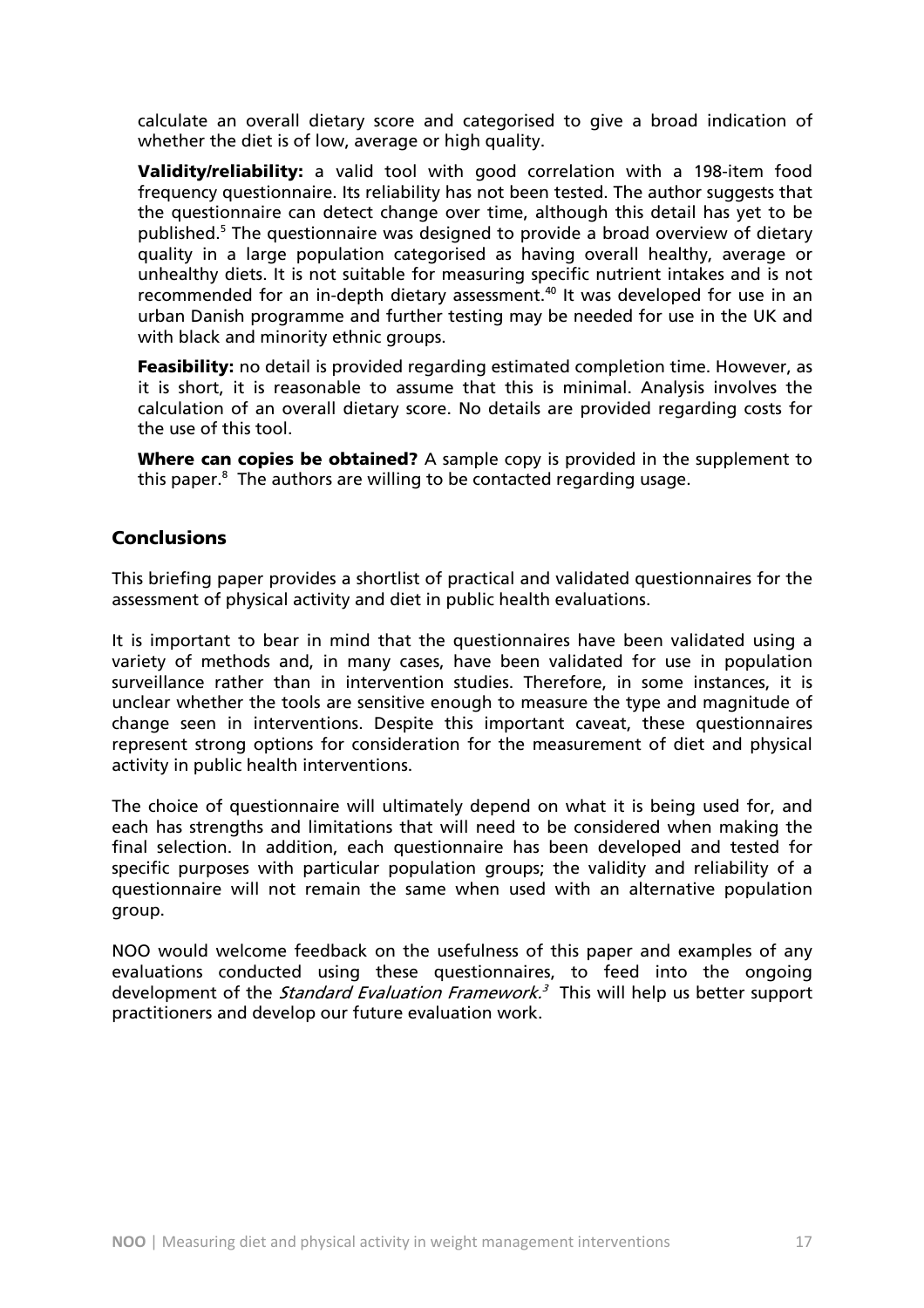# References

- 1. Ells LJ, Cavill N (2009) Preventing childhood obesity through lifestyle change interventions: A briefing paper for commissioners. Oxford: National Obesity Observatory.
- 2. National Institute for Health and Clinical Excellence (2006) Clinical Guidelines 43: Obesity: the prevention, identification, assessment and management of overweight and obesity in adults and children. London: National Institute for Health and Clinical Excellence.
- 3. Roberts K, Cavill N, Rutter H (2009) Standard Evaluation Framework for weight management interventions. Oxford: National Obesity Observatory.
- 4. Hillsdon M (2009) Tools to measure physical activity in local weight management interventions: a rapid review. Oxford: National Obesity Observatory.
- 5. Roberts K, Flaherty SJ (2010) Review of dietary assessment methods in public health. Oxford: National Obesity Observatory.
- 6. Biddle SJH, Gorely T, Pearson N, Bull FC (2011) An assessment of self-reported physical activity instruments in young people for population surveillance: Project ALPHA. International Journal of Behavioral Nutrition and Physical Activity 2011, 8:1.
- 7. Prince SA, Adamo KB, Hamel ME, Hardt J, Gorber SC, Tremblay M (2008) A comparison of direct versus self-report measures for assessing physical activity in adults: a systematic review. Int J Behav Nutr Phys Act. Nov 6;5:56.
- 8. Richardson D, Cavill N, Ells LJ, Roberts K (2011) Supplement: Measuring diet and physical activity in weight management interventions. Oxford: National Obesity Observatory.
- 9. Crocker PRE, Bailey DA, Faulkner RA, Kowalski KC, McGrath R (1997) Measuring general levels of physical activity: Preliminary evidence for the physical activity questionnaire for older children. Medicine and Science in Sports and Exercise 29:1344–9.
- 10. Kowalski KC, Crocker PRE, Kowalski NP (1997) Convergent validity of the Physical Activity Questionnaire for Adolescents. Pediatric Exercise Science 1997, 9:342–52.
- 11. Kowalski KC, Crocker PRE, Donen RM (2004) The Physical Activity Questionnaire for Older Children (PAQ-C) and Adolescents (PAQ-A) Manual. http://www.dapatoolkit.mrc.ac.uk/documents/en/PAQ/PAQ\_manual.pdf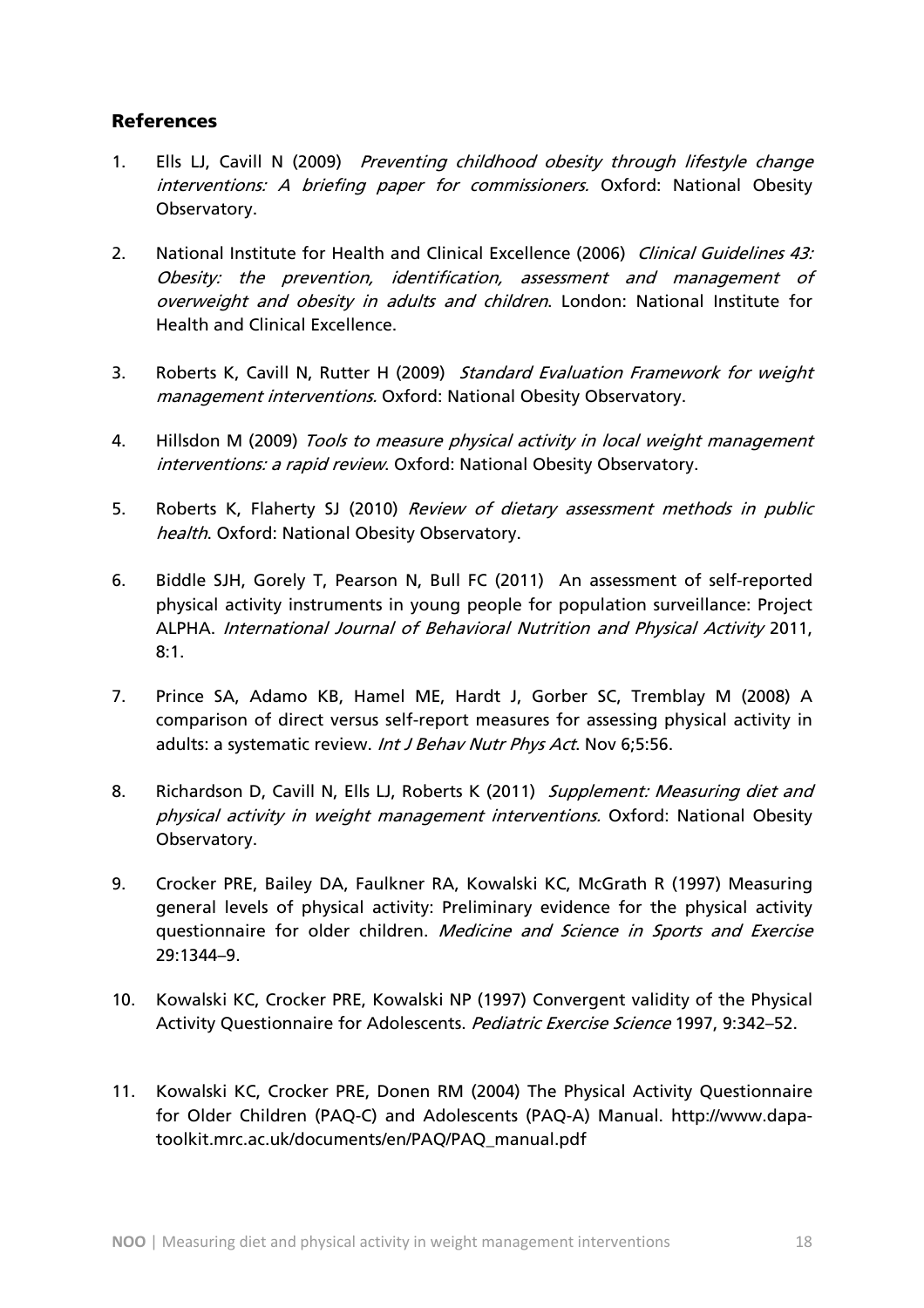- 12. Brener ND, Collins JL, Kann L, Warren CW, Williams BI (1995) Reliability of the Youth Risk Behavior Survey Questionnaire. American Journal of Epidemiology 141(6):575–80.
- 13. Caspersen CJ, Pereira MA, Curran KM (2000) Changes in physical activity patterns in the United States, by sex and cross-sectional age. Medicine and Science in Sports and Exercise 32:1601–9.
- 14. Prochaska JJ, Sallis JF, Long B (2001) A physical activity screening measure for use with adolescents in primary care. Archives of Pediatric and Adolescent Medicine 155:554–9.
- 15. Butcher K, Sallis JF, Mayer JA, Woodruff S (2008) Correlates of physical activity guideline compliance for adolescents in 100 U.S. cities. Journal of Adolescent Health 2008, 42(4):360–8.
- 16. Sallis JF, Haskell WL, Wood PD, Fortmann SP, Rogers T, Blair SN, Paffenbarger RS Jr (1985) Physical activity assessment methodology in the Five-City Project. Am. J. Epidemiol. 121:91–106.
- 17. Blair SN, Haskell WL, Ho P, Paffenbarger RS Jr, Vranizan KM, Farquhar JW, Wood PD (1985) Assessment of habitual physical activity by a seven-day recall in a community survey and controlled experiments. Am J Epidemiol. 122:794–804.
- 18. Mahabir S, Baer DJ, Giffen C, Clevidence BA, Campbell WS, Taylor PR, Hartman TJ (2006) Comparison of energy expenditure estimates from 4 physical activity questionnaires with doubly labelled water estimates in postmenopausal women. Am J Clin Nutr. 84:230–236.
- 19. Blair SN, Applegate WB, Dunn AL, Ettinger WH, Haskell WL, King AC, Morgan TM, Shih JA, Simons-Morton DG (1998) Activity Counseling Trial (ACT): rationale, design and methods. Medicine and Science in Sports and Exercise 30:1097–1106.
- 20. Craig CL, Marshall AL, Sjostrom M, Bauman AE, Booth ML, Ainsworth BE, Pratt M, Ekelund U, Yngve A, Sallis JF, Oja P (2003) International physical activity questionnaire: 12-country reliability and validity. Medicine and Science in Sports and Exercise 35:1381–95.
- 21. Ekelund U, Sepp H, Brage S, Becker W, Jakes R, Hennings M, Wareham NJ (2006) Criterion-related validity of the last 7-day, short form of the International Physical Activity Questionnaire in Swedish adults. Public Health Nutrition 9(2):258–65.
- 22. Maddison R, Ni Mhurchu C, Jiang Y, Vander Hoorn S, Rodgers A, Lawes CM, Rush E (2007) International Physical Activity Questionnaire (IPAQ) and New Zealand Physical Activity Questionnaire (NZPAQ): A doubly labelled water validation. Int J Behav Nutr Phys Act. Dec 3;4:62.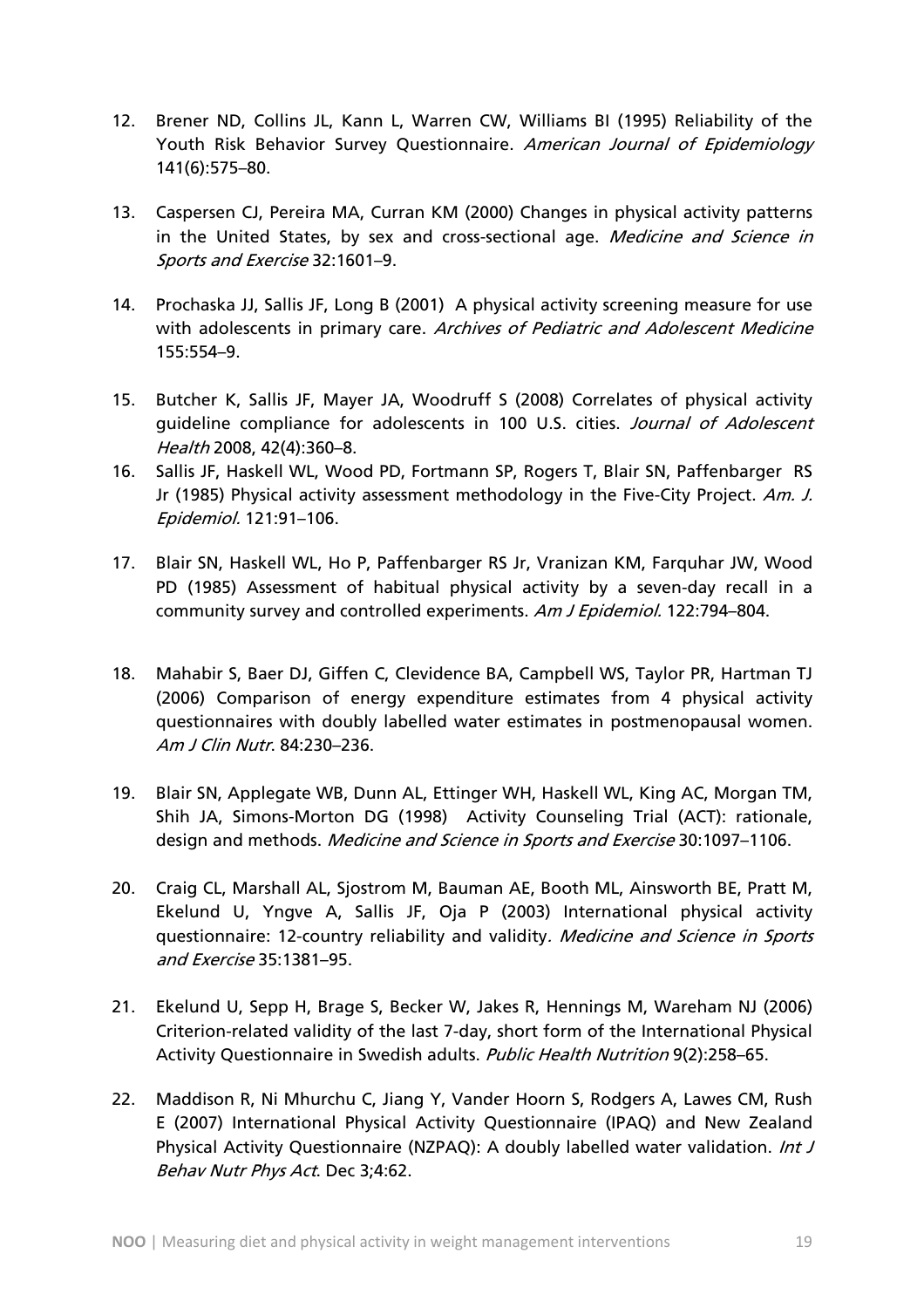- 23. McLean G, Tobias M (2004) The New Zealand Physical Activity Questionnaires: Report on the validation and use of the NZPAQ-LF and NZPAQ-SF self-report physical activity survey instruments. Sport & Recreation New Zealand, Wellington, New Zealand.
- 24. Lawton BA, Rose SB, Elley CR, Dowell AC, Fenton A, Moyes SA (2008) Exercise on prescription for women aged 40-74 recruited through primary care: two year randomised controlled trial. BMJ 337.doi:10.1136/bmj.a2509.
- 25. Koebnick C, Wagner K, Thielecke F, Moeseneder J, Hoehne A, Franke A, Meyer H, Garcia AL, Trippo U, Zunft HJ (2005) Validation of a simplified physical activity record by doubly labeled water technique. International Journal of Obesity (Lond) Mar;29(3):302–9.
- 26. Cade JE, Frear L, Greenwood DC (2006) Assessment of diet in young children with an emphasis on fruit and vegetable intake: using CADET – Child and Diet Evaluation Tool. Public Health Nutrition 9(4):501–8.
- 27. Schagen S, Blenkinsop S, Schagen I, Scott E, Teeman D, White G, Ransley J, Cade J, Greenwood D (2005) Evaluation of the School Fruit and Vegetable Pilot Scheme. London: Big Lottery Fund.
- 28. Edmunds LD, Ziebland S (2002) Development and validation of the Day in the Life Questionnaire (DILQ) as a measure of fruit and vegetable questionnaire for 7–9 year olds. Health Education Research 17(2):211–20.
- 29. Moore GF, Tapper K, Murphy S, Clark R, Lynch R, Moore L (2007) Validation of self completion measure of breakfast foods, snacks and fruits and vegetables consumed by 9–11 year old school children. European Journal of Clinical Nutrition 61, 420–430.
- 30. Moore HJ, Ells LJ, McLure SA, Crooks S, Cumbor D, Summerbell CD, Batterham AM (2008) The development and evaluation of a novel computer program to assess previous-day dietary and physical activity behaviours in school children: The Synchronised Nutrition and Activity Program<sup>TM</sup> (SNAP<sup>TM</sup>). British Journal of Nutrition 99(6):1266–74.
- 31. Wilson AM, Magarey AM, Mastersson N (2008) Reliability and relative validity of a child nutrition questionnaire to simultaneously assess dietary patterns associated with positive energy balance and food behaviours, attitudes, knowledge and environments associated with healthy eating. International Journal of Behavioural Nutrition and Physical Activity 5:5–16
- 32. Golan M, Weizman A (1999) Reliability and validity of the Family Eating and Activity Habits Questionnaire. European Journal of Clinical Nutrition 52(10):771-7.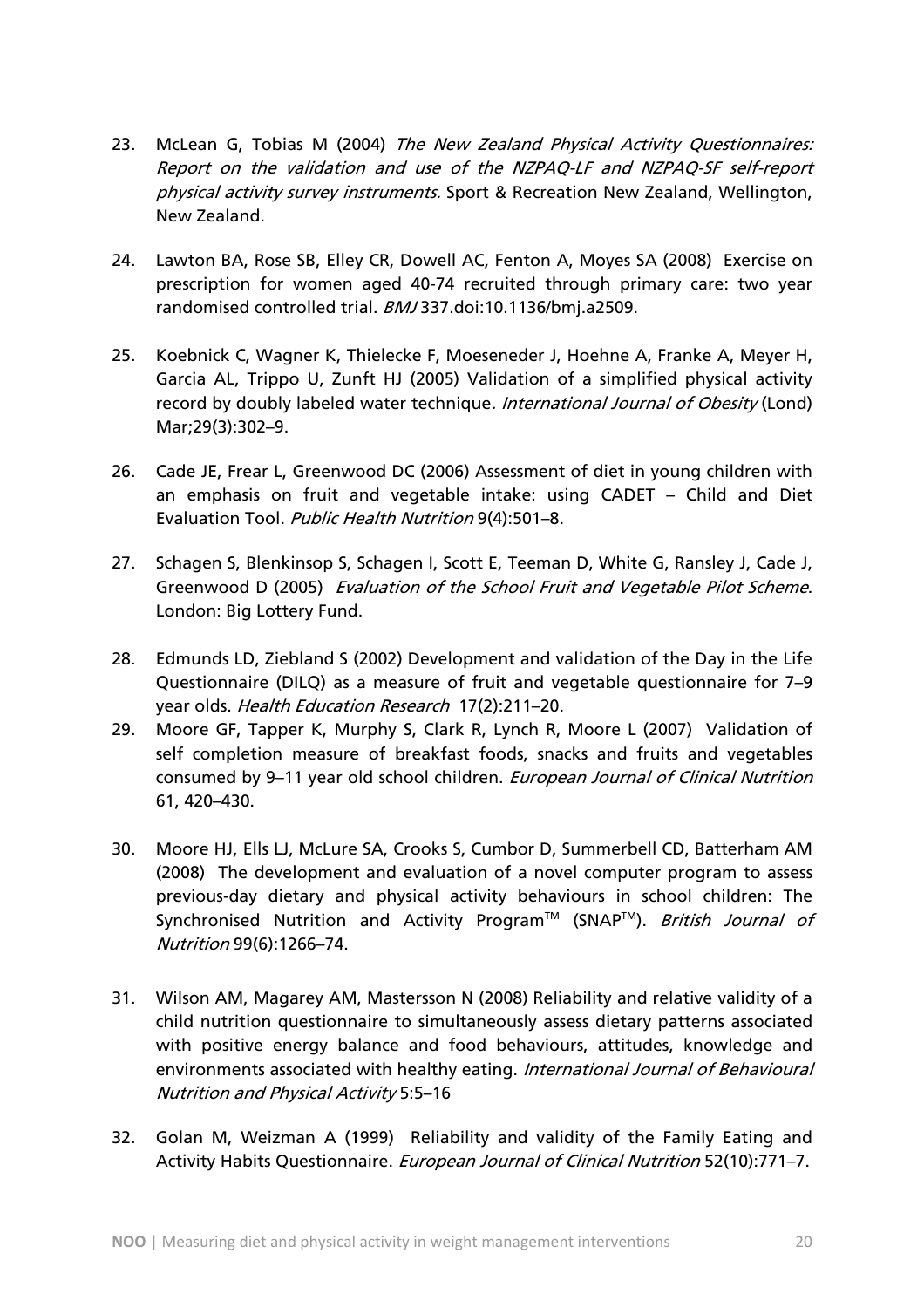- 33. Magarey A, Golley R, Spurrier N, Goodwin E, Ong F (2009) Reliability and validity of the Children's Dietary Questionnaire; a new tool to measure children's dietary patterns. International Journal of Pediatric Obesity 4(4):257–65.
- 34. Ashfield-Watt PA, Welch AA, Godward S, Bingham SA (2007). Effect of a pilot community intervention on fruit and vegetable intakes: use of the FACET (Five-aday Community Evaluation Tool). Public Health Nutrition 10(7):671-80.
- 35. Roe L, Strong C, Whiteside C, Neil A, Mant D (1994) Dietary Intervention in Primary Care: Validity of the DINE method for diet assessment. Family Practice 11(2): 375–81.
- 36. HSE (2008) Health Survey for England 2007. Healthy Lifestyles: knowledge, attitudes and behaviour. NHS Information Centre for Health and Social Care.
- 37. Cleghorn CL, Harrison RA, Ransley JK, et al. Can a short form food frequency questionnaire be useful to assess dietary quality in population surveys in the UK? To be submitted for publication.
- 38. Wardle J, Parmenter K, Waller J (2000) Nutrition knowledge and food intake. Appetite 34:269–275.
- 39. Cappuccio FP, Rink E, Perkins-Porras L, McKay C, Hilton S, Steptoe A (2003) Estimation of fruit and vegetable intake using a two-item dietary questionnaire: a potential tool for primary health care workers. Nutrition, Metabolism and Cardiovascular Diseases 2003, 13(1):12–9.
- 40. Toft U, Kristoffersen LH, Lau C, Borch-Johnsen K, Jorgensen T (2007) The Dietary Quality Score: validation and association with cardiovascular risk factors: the Inter99 study. European Journal of Clinical Nutrition 61(2):270–8.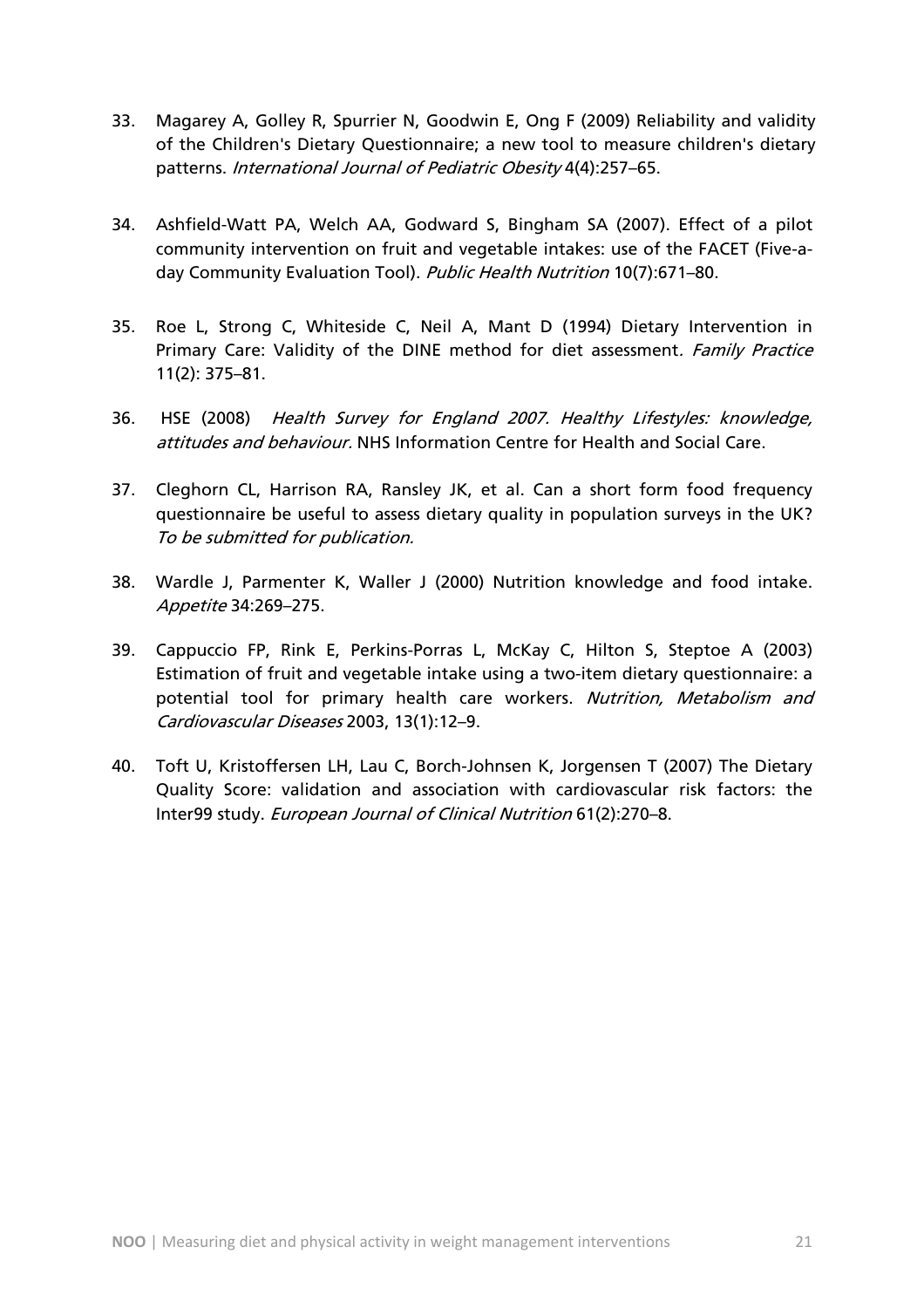| <b>Method</b>                                | <b>Description</b>                                                                                                               | <b>Strengths</b>                                                                                                                                                            | <b>Weaknesses</b>                                                                                                                                                                                                           |  |  |
|----------------------------------------------|----------------------------------------------------------------------------------------------------------------------------------|-----------------------------------------------------------------------------------------------------------------------------------------------------------------------------|-----------------------------------------------------------------------------------------------------------------------------------------------------------------------------------------------------------------------------|--|--|
| <b>Objective measures</b>                    |                                                                                                                                  |                                                                                                                                                                             |                                                                                                                                                                                                                             |  |  |
| Doubly labelled<br>water                     | Water that has had the oxygen (O)<br>replaced with a safe isotope (O-18) so it<br>can be traced when metabolised in the<br>body. | Very accurately measures energy<br>expenditure. Considered the 'gold<br>standard' measure of energy expenditure.                                                            | Very costly and requires highly specialist<br>equipment and expertise. Suitable for research<br>purposes only.                                                                                                              |  |  |
| Indirect<br>calorimetry                      | Measures rate of oxygen metabolism<br>through exhaled air.                                                                       | Very accurately measures energy<br>expenditure.                                                                                                                             | Very costly and requires highly specialist<br>equipment and expertise. It can only be carried<br>out in a metabolic laboratory. Suitable for<br>research purposes only and will not capture<br>habitual energy expenditure. |  |  |
| Pedometer                                    | Small unit worn on the belt that counts<br>the number of steps taken.                                                            | Inexpensive, non-invasive, can be<br>administered in large groups. A good<br>measure of walking activity and can be<br>used to set goals for promoting behaviour<br>change. | Between instrument variation can occur. Only<br>measures walking type activity. It can be<br>tampered with. Accuracy can be reduced during<br>running and exercise classes.                                                 |  |  |
| Accelerometer                                | Small unit, usually worn on the belt that<br>measures duration and intensity of<br>activity through a motor sensor.              | Provides an objective measure of body<br>movement. Measures frequency, intensity<br>and duration. Non-invasive.                                                             | Expensive, less useful for detecting upper body<br>movement or movement on a vertical plane e.g.<br>cycling. Data analysis requires expertise and<br>specialist software.                                                   |  |  |
| Heart rate<br>monitoring                     | Measures heart rate as a proxy measure<br>of activity, intensity and duration.                                                   | Indirect physiologic measure of activity.<br>Provides a measure of frequency, intensity<br>and duration. Non-invasive.                                                      | Expensive. Monitor can cause occasional<br>discomfort. Heart rate can also be affected by<br>gender, fitness, arousal and temperature.                                                                                      |  |  |
| Geographical<br>positioning<br>systems (GPS) | Measures movement patterns by global<br>positioning technology.                                                                  | Detects movement, speed of movement<br>and distance travelled whilst outdoors.<br>Geographical maps of data can be<br>produced.                                             | Expensive, doesn't work indoors, can provide<br>erroneous results (e.g. speed and distance when<br>in a car). Some participant burden. Signal can be<br>poor in some areas.                                                 |  |  |

# Appendix I: An overview of physical activity and dietary assessment methods (adapted from<sup>1, 2,3</sup>)

**NOO** | Measuring diet and physical activity in weight management interventions 22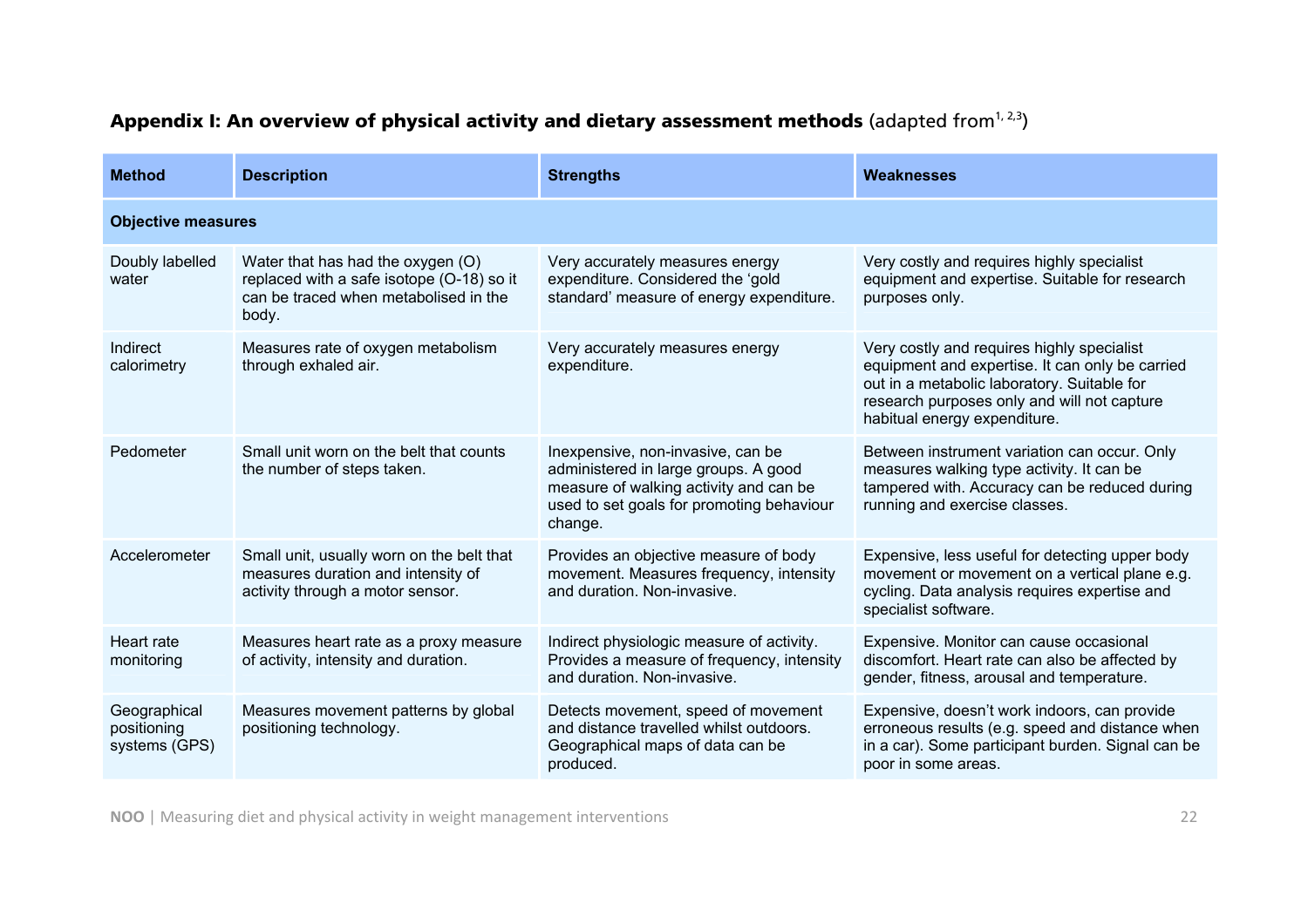| <b>Biomarkers</b>                                                                | Biochemical indicators that can be<br>assessed in blood, bodily fluids, body<br>tissues or excreta.                                                               | They provide an indication of a limited<br>number and range of nutrient levels, or can<br>be used, with varying precision.                                                                                                                                                                                                                  | Expensive and not practical for use for evaluating<br>interventions.                                                                                                                                                                                                       |  |
|----------------------------------------------------------------------------------|-------------------------------------------------------------------------------------------------------------------------------------------------------------------|---------------------------------------------------------------------------------------------------------------------------------------------------------------------------------------------------------------------------------------------------------------------------------------------------------------------------------------------|----------------------------------------------------------------------------------------------------------------------------------------------------------------------------------------------------------------------------------------------------------------------------|--|
| Clinical/Physical<br>indicators                                                  | Nutritional deficiencies identified from the<br>physical appearance of the body when<br>clinically examined.                                                      | Visible awareness of nutritional status.                                                                                                                                                                                                                                                                                                    | Intrusive and time consuming. Not suitable for<br>population level surveillance.<br>Gives no indication of food intake and eating                                                                                                                                          |  |
|                                                                                  |                                                                                                                                                                   |                                                                                                                                                                                                                                                                                                                                             | behaviours.                                                                                                                                                                                                                                                                |  |
| Anthropometric<br>indicators                                                     | Measurements of the human body which,<br>when compared with standards that are<br>typical of a reference population, can<br>indicate abnormal nutritional status. | Accurate measurements of body fat.                                                                                                                                                                                                                                                                                                          | Intrusive and time consuming. Not suitable for<br>population level surveillance.                                                                                                                                                                                           |  |
|                                                                                  |                                                                                                                                                                   |                                                                                                                                                                                                                                                                                                                                             | Gives no indication of food intake and eating<br>behaviours.                                                                                                                                                                                                               |  |
| <b>Subjective measures</b>                                                       |                                                                                                                                                                   |                                                                                                                                                                                                                                                                                                                                             |                                                                                                                                                                                                                                                                            |  |
| Self report<br>questionnaires<br>(including food<br>frequency<br>questionnaires) | Focus on recall over a specified period of<br>time.                                                                                                               | Captures qualitative and quantitative data.<br>Inexpensive, low participant burden. Can<br>be interview or self-administered, with or<br>without support.                                                                                                                                                                                   | Reliability and validity problems. Recall bias,<br>misinterpretation of questions possible. Not<br>suitable for very young children or individuals with<br>literacy problems.                                                                                              |  |
|                                                                                  | <b>Physical Activity Questionnaires record</b><br>the type, duration and intensity of<br>physical activities done.                                                | Physical activity - possible to estimate<br>energy expenditure from the compendium<br>of activities.                                                                                                                                                                                                                                        |                                                                                                                                                                                                                                                                            |  |
|                                                                                  | Food Frequency Questionnaires (FFQs)<br>give an indication of the habitual<br>consumption of particular foods or<br>nutrients.                                    | FFQs - Assess habitual consumption of<br>food over an extended period of time.<br>Portion size estimates can be used to<br>obtain absolute nutrient intakes Free text<br>boxes allow respondents to record foods<br>not included on the food list. Computer-<br>readable forms can be scanned into<br>computers reducing data-entry errors. | FFQ's use a closed list of foods which assumes<br>that the list accurately reflects the most commonly<br>consumed foods within the population being<br>examined. This assumption increases the<br>potential for error. Portion sizes may also be<br>difficult to estimate. |  |

**NOO** | Measuring diet and physical activity in weight management interventions 23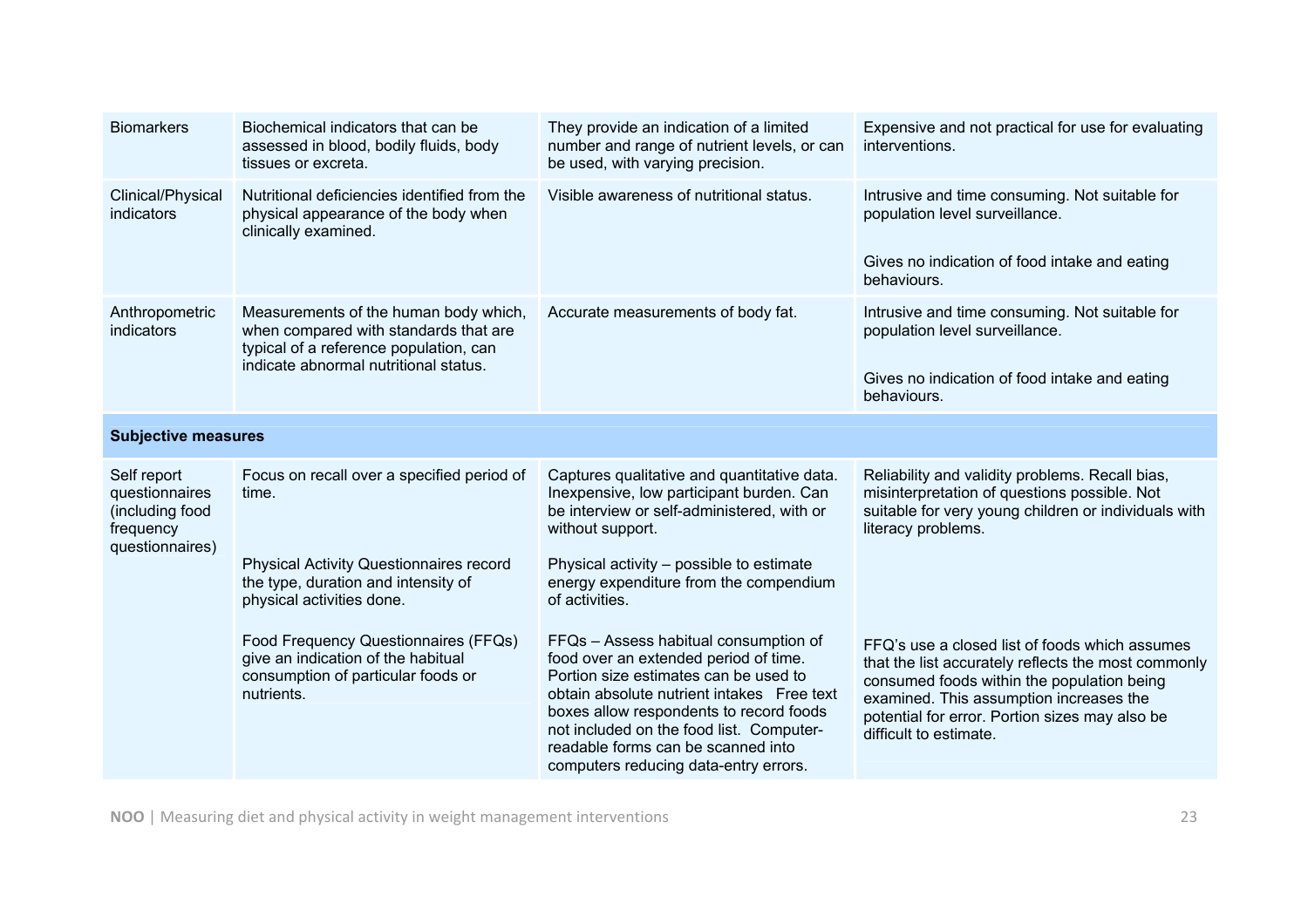| Diaries or logs              | Provide detailed records of behaviour.<br>Physical activity diaries record activity<br>patterns on a daily basis or as activities<br>are done.<br>Food intake records and diaries require<br>an individual to record everything they eat<br>over a specific period, often four to seven<br>days. | Fewer recall problems as recorded at the<br>point of consumption/activity. More detail<br>than self-report and more accurate.<br>Physical activity diaries record details of<br>specific activities.<br>Food diaries record exact portion sizes and<br>descriptions of foods consumed and eating<br>occasions. Excellent estimates for energy,<br>nutrients, foods and food groups<br>Can be done through PDA or smart phone. | Expensive to administer and analyse. Can be<br>difficult to analyse as very detailed data. High<br>participant burden. May influence subjects (i.e.<br>encourage them to do more activity than usual or<br>alter their eating behaviour). Individuals tend to<br>under-report energy intake. |
|------------------------------|--------------------------------------------------------------------------------------------------------------------------------------------------------------------------------------------------------------------------------------------------------------------------------------------------|-------------------------------------------------------------------------------------------------------------------------------------------------------------------------------------------------------------------------------------------------------------------------------------------------------------------------------------------------------------------------------------------------------------------------------|----------------------------------------------------------------------------------------------------------------------------------------------------------------------------------------------------------------------------------------------------------------------------------------------|
| <b>Direct</b><br>observation | Visual observation by a researcher and<br>recording of activity type, duration and<br>approximate intensity. It is only usually<br>used for dietary assessment as a means<br>of validating a dietary assessment<br>method.                                                                       | Can provide qualitative and quantitative<br>data concurrently. Specific physical activity<br>behaviours can be coded.                                                                                                                                                                                                                                                                                                         | Observers need to be trained. Method is time and<br>labour intensive, it can therefore be a moderately<br>expensive method. Observer preference may also<br>alter behaviour. Can only be used over short<br>periods.                                                                         |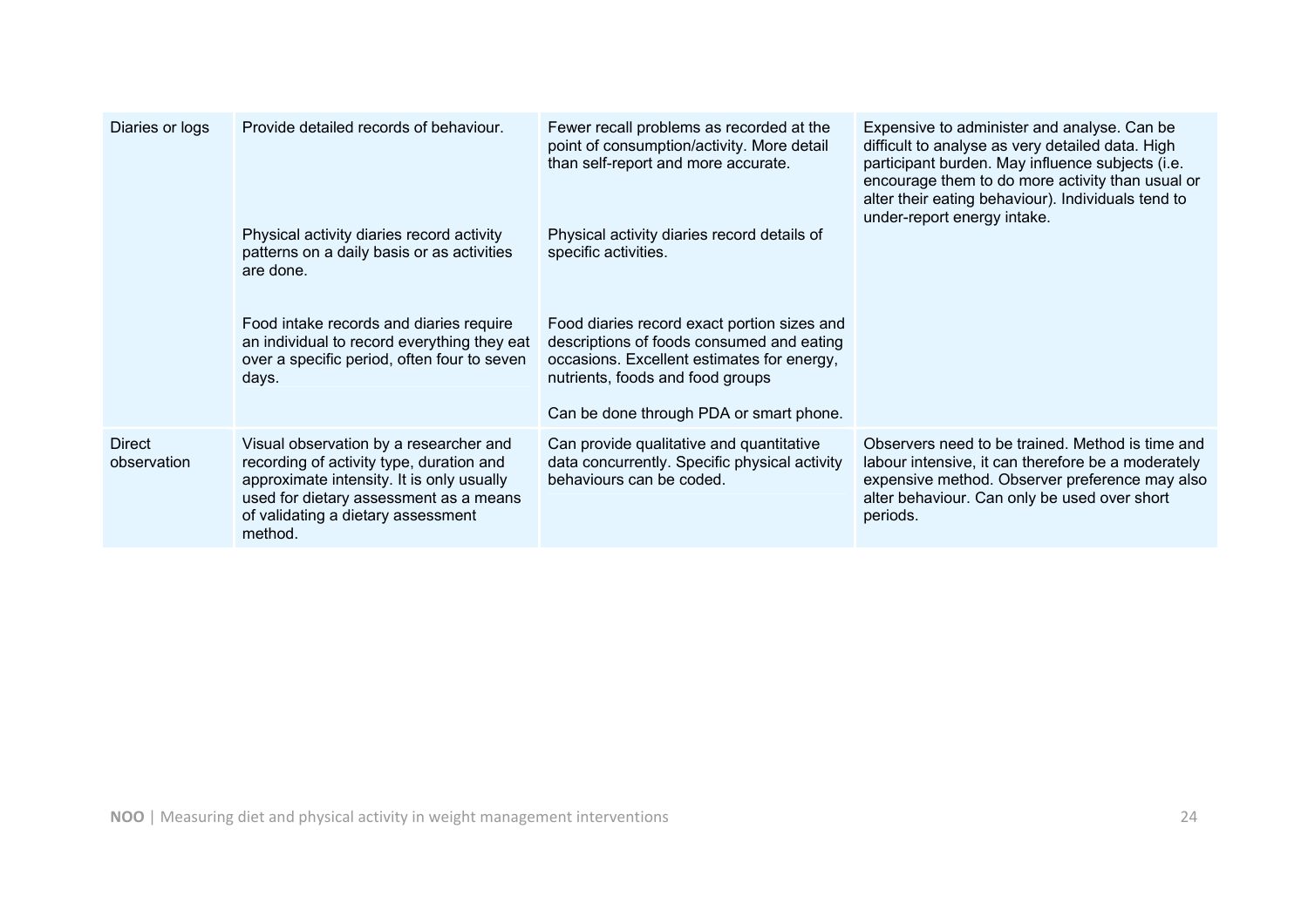# Appendix II: Criteria for selection of self-report assessment tools

The similarities and differences in the validation criteria across the three reviews, which informed this briefing paper, are described here.

#### Physical activity: children and young people

A systematic review of available self-report physical activity instruments developed for use for population surveillance among children and adolescents was conducted.<sup>4</sup> The review adopted rigorous selection criteria which involved:

- comprehensive searches of the academic literature for studies that reported the use of a self-report measure of physical activity among participants less than 19 years of age
- selection of a shortlist of 20 instruments that had provided some data on reliability and/or validity
- drafting a summary table of the features of all shortlisted tools
- consideration of the shortlisted tools by a panel of international experts

From this, a shortlist of three quality-assured physical activity assessment tools with the ability to provide estimates of prevalence was identified.<sup>4</sup>

For the purpose of this paper, the original 20 shortlisted instruments from the review were considered, alongside two additional criteria, which assessed the applicability of the tool for use in public health evaluations. The two additional criteria were:

- Can the tool detect change over time?
- Is it short enough to be used in a public health setting?

None of the tools adequately detected change in physical activity over time: a conclusion echoed by the findings of another review of this field.<sup>5</sup> A number of the tools were short enough to be used in a public health setting, although only three met some of the additional criteria. Additional details of this assessment can be found in the supplementary paper.<sup>6</sup>

Whilst further research is required, there is an urgent need to provide some guidance on the physical activity measurement tools available for use within weight management interventions. For this reason, based on the best available evidence, three questionnaires/surveys were identified for population surveillance of physical activity in children and adolescents.

# Physical activity: adults

A review of available self-report tools for adults<sup>7</sup> was based on earlier research,<sup>8</sup> which categorised studies according to the direct measure of physical activity used to assess validity. The selection criteria for the inclusion of self-report tools in the review included their ability to estimate energy expenditure and validation against doubly labelled water. Doubly labelled water is considered to be the 'gold standard' measure of energy expenditure. However, it is a complex method that can only be used in a laboratory and it is, therefore, not appropriate for use in the evaluation of public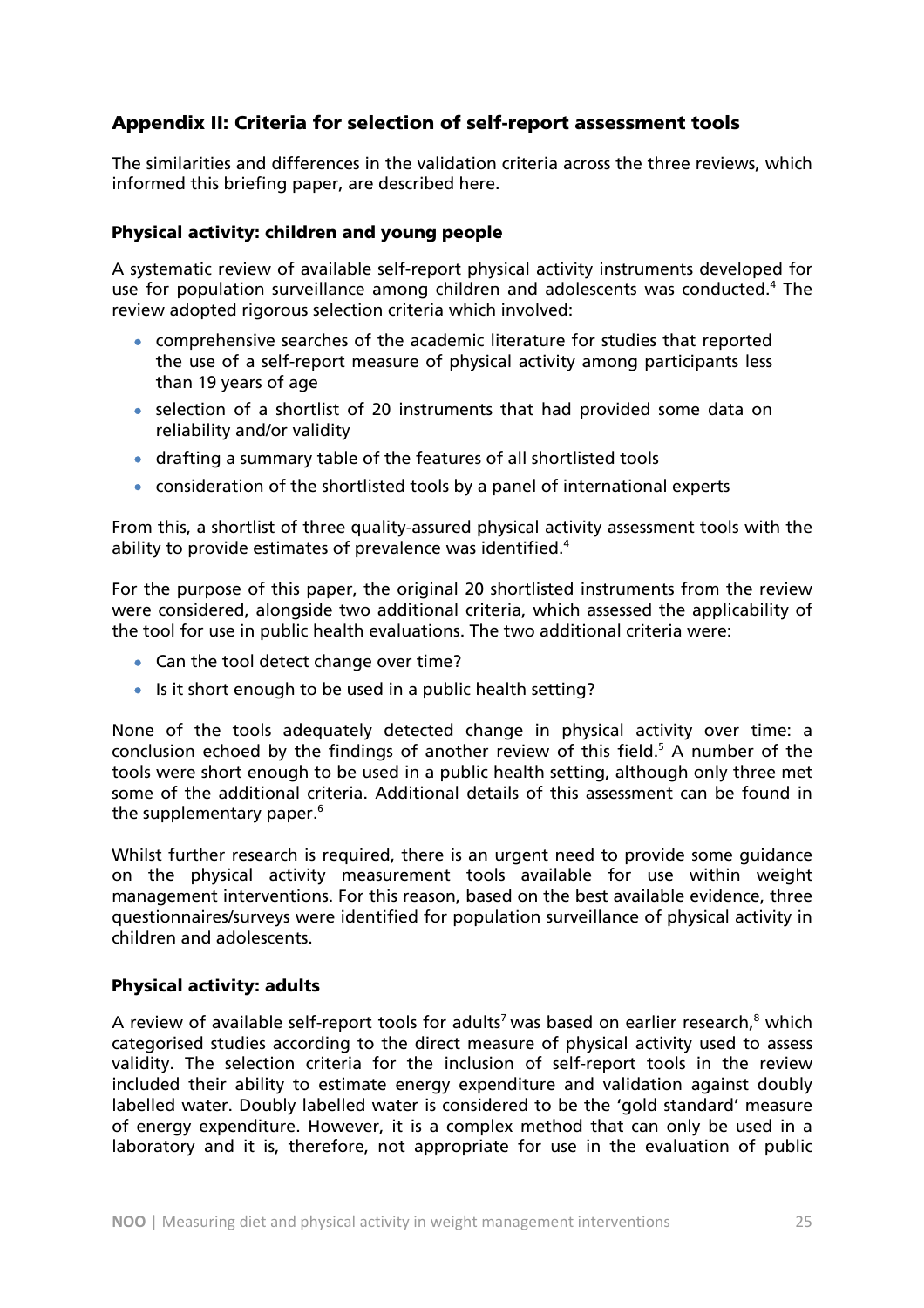health interventions. It can, however, be used to validate the accuracy of more subjective responses, for example, responses to questionnaires, as is the case here.

Additional criteria included: $7$ 

- relatively easy and practical to administer in a field setting
- mean difference between energy estimated by self-report and doubly labelled water <40%
- instrument should have been used in a trial of exercise promotion and detected a significant difference between intervention and control participants
- population in the validity study generalisable to the wider population

In general, log books, diaries and interview-administered questionnaires appear to be more accurate than simple self-completion recall questionnaires.<sup>7</sup> No existing physical activity measure perfectly met all of the above criteria, although four instruments met a high percentage of them.

#### Diet: children, young people and adults

A review of available dietary assessment tools for use with adults and children in a public health setting focused on a literature search, with an intentionally broad search strategy.9 The criteria for inclusion were:

- that the purpose of tool was dietary intake measurement or dietary behaviour measurement
- it was intended for use at a community or population level
- it was in a short-form questionnaire format that is suitable for use in public health settings
- that the testing of validity and/or reliability had been undertaken with the target population
- it was designed for use in developed countries and
- it was designed for use in a public health setting at a group or population level

Eleven dietary assessment tools met the specific criteria: six focused on children or their families and five focused on adults. For each, the main reference paper was assessed to determine:

- whether the tool was valid and reliable
- the main target population of the tool
- where the tool had been developed and its suitability for use in the UK
- which elements of diet it measures
- time and effort required from the respondent
- method of administration
- studies in which the tool had been used
- resources needed for its application and subsequent analysis and
- accessibility of the tool for use in public health settings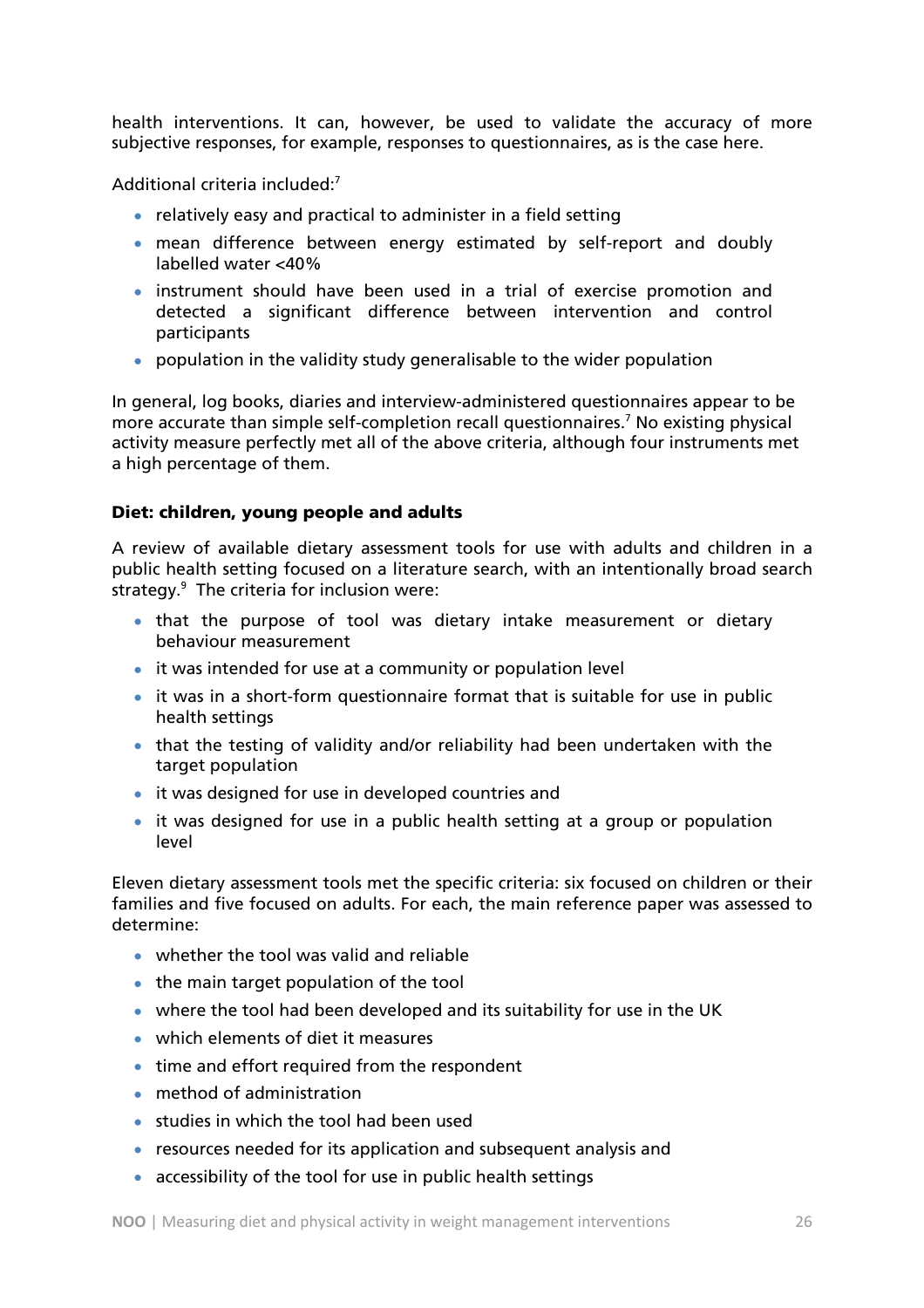# References for appendices

- 1. Dugdill L, Stratton G (2007) Evaluating Sport and Physical Activity Interventions. Salford: University of Salford/Sport England.
- 2. Roberts K (2010) Dietary Surveillance and Nutritional Assessment in England: what is measured and where are the gaps? Oxford: National Obesity Observatory.
- 3. Medical Research Council. Diet and physical activity measurement toolkit (http://toolkit.s24.net/index.html)
- 4. Biddle SJH, Gorely T, Pearson N, Bull FC (2011) An assessment of self-reported physical activity instruments in young people for population surveillance: Project ALPHA. International Journal of Behavioral Nutrition and Physical Activity 2011, 8:1.
- 5. Chinapaw MJM, Mokkink LB, Van Poppel MNM, Van Mechlen W, Terwee CB (2010) Physical activity questionnaires for youth: A systematic review of measurement properties. Sports Medicine 40(7):539-563.
- 6. Richardson D, Cavill N, Ells LJ, Roberts K (2011) Supplement: Measuring diet and physical activity in weight management interventions. Oxford: National Obesity Observatory.
- 7. Hillsdon M (2009) Tools to measure physical activity in local weight management interventions: a rapid review. Oxford: National Obesity Observatory.
- 8. Prince SA, Adamo KB, Hamel ME, Hardt J, Gorber SC, Tremblay M (2008) A comparison of direct versus self-report measures for assessing physical activity in adults: a systematic review. Int J Behav Nutr Phys Act. Nov 6;5:56.
- 9. Roberts K, Flaherty SJ (2010) Review of dietary assessment methods in public health. Oxford: National Obesity Observatory.